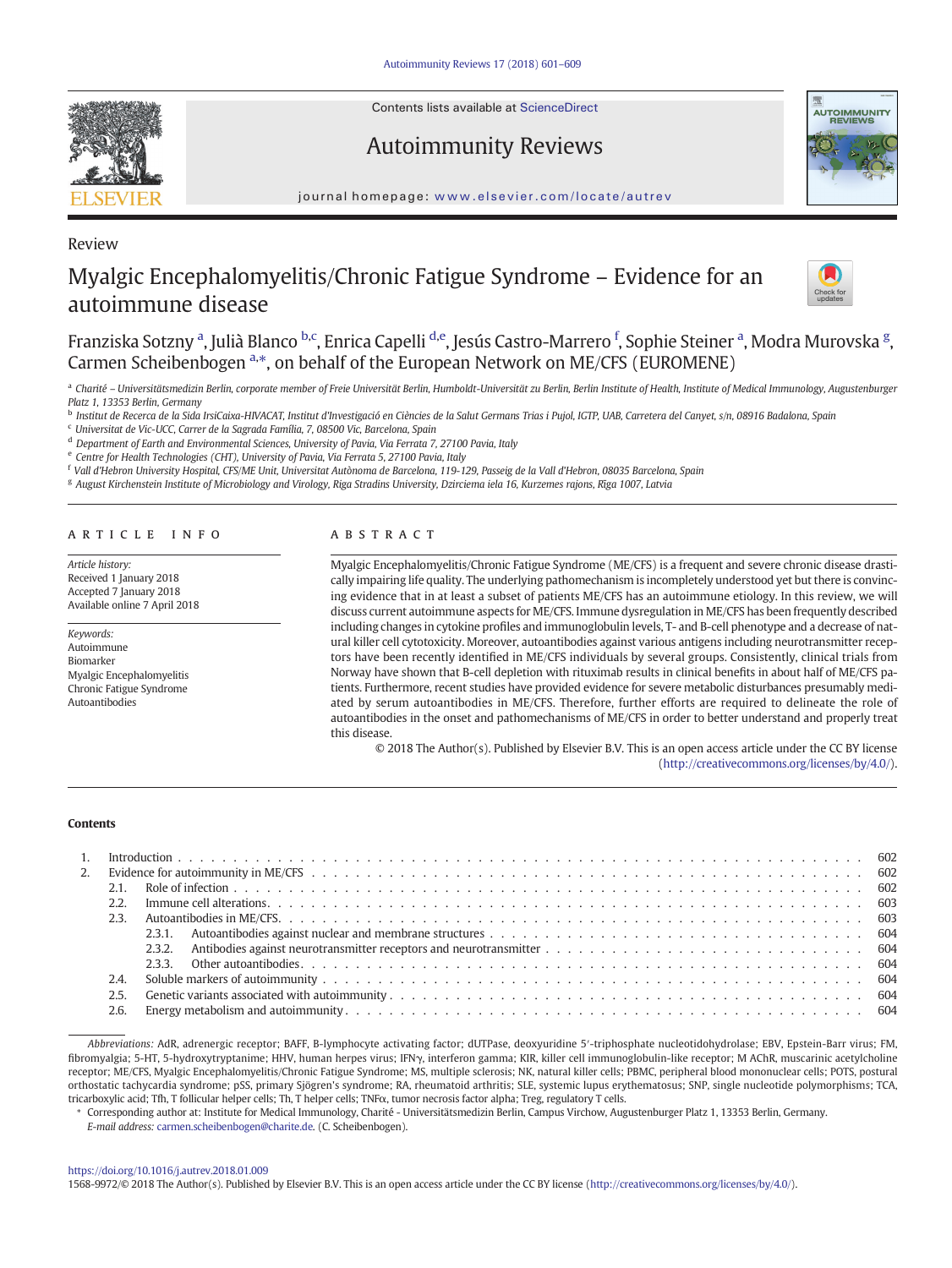| 2.7. Comorbidity with autoimmune diseases enterpretation of the content of the season of the season of the season of the season of the season of the season of the season of the season of the season of the season of the sea |  |
|--------------------------------------------------------------------------------------------------------------------------------------------------------------------------------------------------------------------------------|--|
| 3. Therapies targeting autoimmunity in ME/CFS (and also case of also case of also case of also case of also case of $505$                                                                                                      |  |
|                                                                                                                                                                                                                                |  |
|                                                                                                                                                                                                                                |  |
|                                                                                                                                                                                                                                |  |
|                                                                                                                                                                                                                                |  |
|                                                                                                                                                                                                                                |  |
|                                                                                                                                                                                                                                |  |
|                                                                                                                                                                                                                                |  |

### 1. Introduction

With an estimated prevalence of 0.2–0.3%, Myalgic Encephalomyelitis/Chronic Fatigue Syndrome (ME/CFS) is a multisystem disease with unknown etiology. Patients suffer from persistent exhaustion, cognitive impairment, autonomic dysfunction, chronic pain and flu-like symptoms, leading to a substantial reduction of life quality [\[1\]](#page-5-0).

ME/CFS disease onset is often reported to be triggered by infections and the link between infections and autoimmune diseases is well established [\[2\]](#page-5-0). Although the exact pathogenesis is still unknown, the most plausible hypothesis is that dysregulation of immune system, autonomic nervous system and metabolic disturbances contribute to this complex syndrome, in which severe fatigue and cognitive impairment are a central feature (Fig. 1). Stressful life events are frequently associated with disease onset concomitantly with a history of frequent recurrent infections, immune deficiency and autoimmunity [\[1,3\]](#page-5-0). There are numerous studies showing immunological, genetic and metabolic alterations consistent with an autoimmune mechanism. Further, the identification of autoantibodies in ME/CFS patients and the clinical benefit associated with B cell depleting therapy provide strong evidence that, at least in a subset of ME/CFS patients, the disease has an autoimmune etiology.

#### 2. Evidence for autoimmunity in ME/CFS

#### 2.1. Role of infection

Infection by various pathogens, including the Epstein-Barr virus (EBV), the human herpes virus (HHV)-6 and the human parvovirus B19, but also intracellular bacteria, are known as triggers of disease [\[1,](#page-5-0)4[–](#page-5-0)6]. In a subset of patients, ME/CFS begins with infectious mononucleosis and evidence for a potential role of EBV in ME/CFS comes from many studies [[4,7](#page-5-0)–9]. In 1984, DuBois et al. first described patients with mononucleosis syndrome suffering from long-lasting fatigue and serological evidence of EBV reactivation [[4](#page-5-0)] followed by a number of studies describing ME/CFS patients with serological evidence of chronic active EBV infection [7–[9\]](#page-5-0). Infectious mononucleosis is known as a risk factor for various autoimmune diseases [\[2,](#page-5-0)[10](#page-6-0)]. Several studies show homologies of EBV sequences with human autoantigens such as myelin basic protein for multiple sclerosis (MS) [[11\]](#page-6-0). In a study from our



Fig. 1. Potential pathomechanism of ME/CFS. Dysregulation of immune system, autonomic nervous system (ANS) and metabolic disturbances contribute to this complex syndrome, in which severe fatigue and cognitive impairment are core features. In most patients, disease onset is triggered by infection with stress, immune deficiency and autoimmunity as known risk factors. Abbreviations: Acetyl-CoA: acetyl coenzyme A, ANS: autonomic nervous system, ME/CFS: Myalgic Encephalomyelitis/Chronic Fatigue Syndrome, OXPHOS: oxidative phosphorylation, TCA: tricarboxylic acid.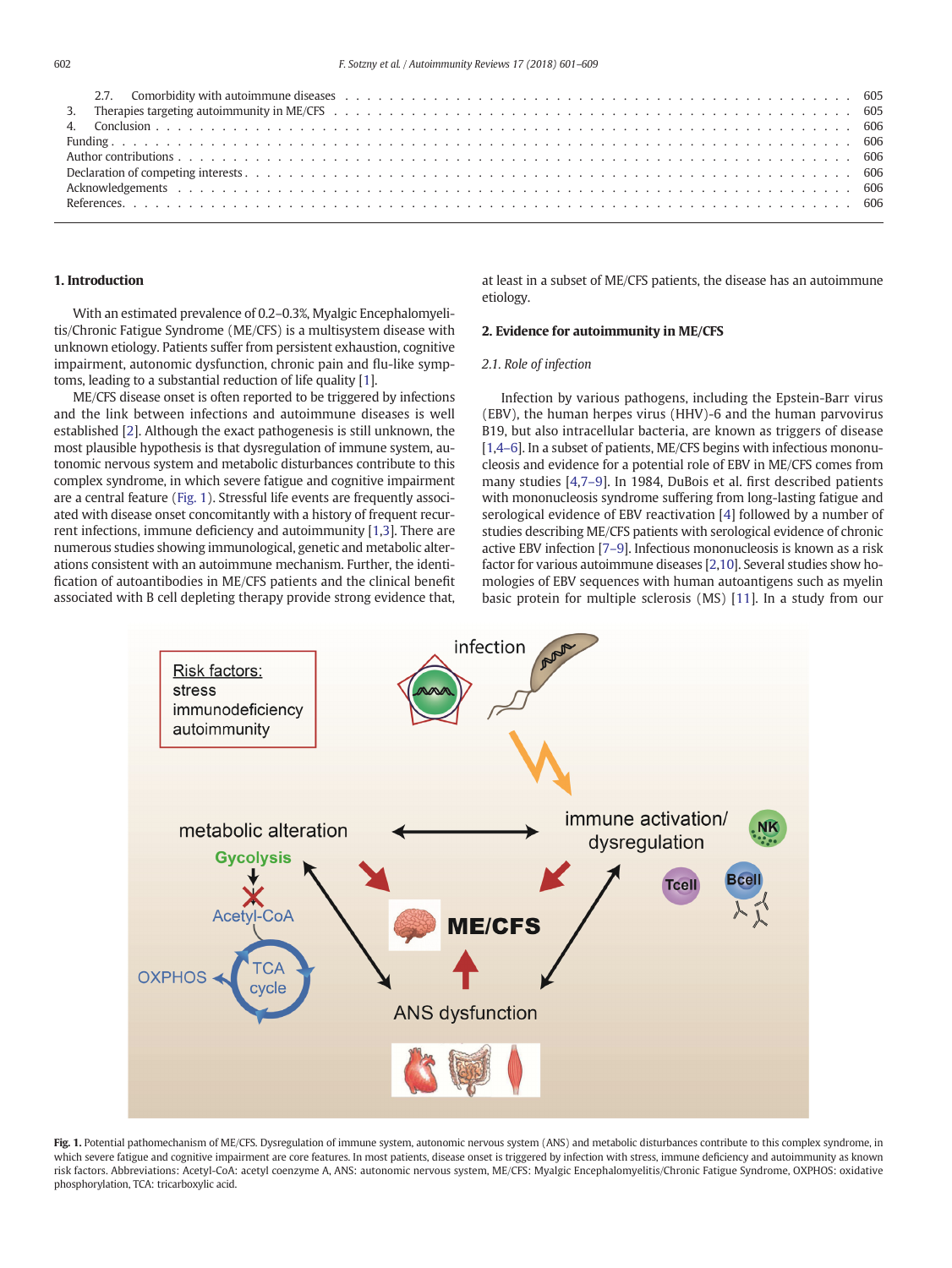group enhanced IgG reactivity against an EBNA-6 repeat sequence was found in ME/CFS patients [[9](#page-5-0)]. Homologous sequences of various human proteins with an EBNA-6 repeat sequence might be potential targets for antigenic mimicry.

Detection of anti-HHV-6 IgM antibodies and HHV-6 antigen in peripheral blood mononuclear cells (PBMC) and mucosa as evidence for HHV-6 reactivation is more frequent in patients with ME/CFS compared to healthy donors, showing that reactivation of persistent HHV-6 infection could be a trigger factor for ME/CFS [12–[15\]](#page-6-0). In studies from our group evidence for an active HHV-6, HHV-7 or B19 infection was found in a subset of patients and was associated with subfebrility and lymphadenopathy [\[16\]](#page-6-0). Others, however, showed no difference between severity of symptoms and viral load of HHV-6 and HHV-7 in DNA from saliva and PBMCs among ME/CFS patients and controls [\[17](#page-6-0)]. It should be noted that HHV-6 and HHV-7 infect immune cells, preferentially CD4+T cells, but also CD8+, monocytes/macrophages and natural killer (NK) cells involved in cellular, humoral and innate immune response [[18](#page-6-0),[19](#page-6-0)]. Infection of immune cells by these viruses lead to changes in cell surface receptor expression, pro-inflammatory and anti-inflammatory cytokine and chemokine expression level modulating local inflammation and immune response. A role for HHV-6 has been proposed in several autoimmune diseases, including MS, autoimmune connective tissue diseases, and Hashimoto's thyroiditis [\[20](#page-6-0)]. Molecular mimicry between myelin basic protein and an HHV-6 cell membrane protein is suggested to explain this link in MS [\[21\]](#page-6-0). Further, for ME/CFS and Gulf War Illness antibodies against the human dUTPase were reported by Halpin et al. [\[22](#page-6-0)]. These autoantibodies mainly occur together with antibodies against at least one of multiple HHV-encoded dUTPases suggesting an antigenic mimicry.

Parvovirus B19 infection has been shown to lead to development of ME/CFS. B19-triggered ME/CFS may be associated with a persistent vire-mia or may occur without viremia [[23](#page-6-0)] and increased circulating TNF- $\alpha$ and IFN-γ were shown [[24\]](#page-6-0). B19-associated ME/CFS was, in some cases, effectively treated with intravenous IgG [\[5,](#page-5-0)[25,26\]](#page-6-0). Documented mechanisms in the pathogenesis of B19-associated autoimmunity include cross reaction of anti-B19 antibodies with human proteins, B19-induced apoptosis which results in presentation of self- antigens to T lymphocytes, and the phospholipase activity to the B19 unique VP1 protein region [\[23](#page-6-0)].

#### 2.2. Immune cell alterations

Enhanced levels of immunoglobulins and alterations in B cells are frequently found in autoimmune diseases including rheumatoid arthritis (RA), systemic lupus erythematosus (SLE) and primary Sjögren's syndrome (pSS) [27–[30\]](#page-6-0). Further frequencies of CD21low B cells are frequently increased in these autoimmune diseases [[27\]](#page-6-0). Consistently, alterations of B cell subsets are reported in ME/CFS. Elevated numbers of  $CD21+$  as well as  $CD19+$  and activated  $CD5+$  B cells were described in ME/CFS patients [\[31,32\]](#page-6-0). Bradley et al. showed enhanced frequencies of naïve and transitional B cells and diminished plasma blasts [[33\]](#page-6-0). Differently, Brenu et al. did not observe an altered frequency of plasma blasts, but an increase of memory B cells [\[34](#page-6-0)]. However, no major alteration of major B cell subpopulations was observed in other studies [\[3,](#page-5-0)[35\]](#page-6-0). Mensah et al. reported an increase in CD24+ B cells, a fraction found to be elevated in autoimmune diseases [\[35](#page-6-0)]. Further elevated IgG levels in a subset of ME/CFS patients were shown in several studies [\[3,](#page-5-0)[35,36](#page-6-0)]. Recently, a whole blood gene expression study discovered a downregulation of genes being involved in B cell differentiation and survival in ME/CFS [\[37](#page-6-0)].

T cell activation by infections could play an important role in the onset of autoimmune diseases [[38\]](#page-6-0). In ME/CFS individuals, an increased frequency of activated T cells expressing the activation marker CD26 and HLA-DR has been shown, concomitant to lower levels of CD45RA +CD4+ T cells [\[31](#page-6-0)]. Similarly, ME/CFS was associated with higher frequencies of CD38 and HLA-DR co-expressing CD8+ T cells [\[39\]](#page-6-0). However, other authors found similar or lower expression of these markers in ME/CFS patients compared to healthy individuals [\[40,41](#page-6-0)]. Similarly, there is also evidence for a decreased cytotoxicity of  $CD$  8 + T cells in a subset of ME/CFS patients [42–[45\]](#page-6-0). Of particular interest in autoimmune diseases are T follicular helper cells (Tfh) that induce humoral responses at the germinal centers [\[46](#page-6-0)], the anti- inflammatory regulatory T cells (Treg) and the inflammatory T helper 17 (Th17) cells that modulate the activity of autoimmune responses [\[47](#page-6-0)]. The frequency of Treg has been addressed by several authors, most of them reporting a paradoxical higher frequency of this cell population in ME/CFS [[40,42,48\]](#page-6-0). However, no studies on the potential role of Tfh and Th17 cells are available in ME/CFS yet.

In contrast to inconsistent B and T cell alterations reported in ME/ CFS, diminished numbers of circulating NK cells and reduction of their cytotoxic activity were uniformly shown [[31,40,49](#page-6-0)]. However, enhanced secretion of IFNγ and TNFα by the immunoregulatory CD56 bright NK cell subset was described in ME/CFS [\[49,50](#page-6-0)].

In summary, immune dysfunction in ME/CFS, as for other autoimmune disease, is a multifaceted hallmark that requires further studies using new technologies, standardized assays and well defined cohorts to clearly define common patterns.

#### 2.3. Autoantibodies in ME/CFS

Several studies described autoantibodies in ME/CFS mostly against nuclear and membrane structures and neurotransmitter receptors (Table 1).

| Table<br>$\sim$ |  |
|-----------------|--|
|-----------------|--|

| Autoantibodies in ME/CFS |  |  |
|--------------------------|--|--|
|                          |  |  |

| Autoantigen                                     | Cohorts of<br>patients/control<br>(n) | Autoantibody positive<br>patients/control (%) | Refs.  |
|-------------------------------------------------|---------------------------------------|-----------------------------------------------|--------|
| <b>Nuclear structures</b>                       |                                       |                                               |        |
| <b>ANA</b>                                      | 60/51                                 | 68/15                                         | $[51]$ |
|                                                 | 225                                   | 23                                            | $[53]$ |
|                                                 | 60                                    | 57                                            | $[54]$ |
|                                                 | 60                                    | 68                                            | $[55]$ |
|                                                 | 139/149                               | 7/5 (BioPlex ANA screen) 4/6<br>(IIF)         | $[57]$ |
| Nuclear envelope                                | 60/51                                 | 52/2                                          | $[51]$ |
|                                                 | 60/30                                 | 52/3                                          | $[55]$ |
| Reticulated speckles                            | 60/30                                 | 25/0                                          | $[55]$ |
| 68/48 kDa protein                               | 114/37                                | 13/0                                          | $[52]$ |
| dsDNA                                           | 81                                    | 12                                            | $[56]$ |
|                                                 |                                       |                                               |        |
| <b>Membrane structures</b>                      |                                       |                                               |        |
| Phospholipids                                   | 42<br>26                              | 38                                            | $[58]$ |
| Cardiolipin                                     |                                       | 92 (IgM)                                      | $[59]$ |
|                                                 | 40                                    | 95 (IgM)                                      | [60]   |
|                                                 | 81                                    | 4                                             | $[56]$ |
| Phosphatidylserine                              | 81                                    | 5                                             | $[56]$ |
| Gangliosides                                    | 42/100 (FM)                           | 43                                            | $[58]$ |
| Neurotransmitter receptors and neurotransmitter |                                       |                                               |        |
| M AChR                                          | 5/11                                  | PET: binding to brain                         | [61]   |
|                                                 |                                       | M AChR in ME/CFS                              |        |
| M1 AChR                                         | 60/30                                 | 53/0                                          | $[54]$ |
| M3/4 AChR and ®2-AdR                            | 268/108                               | significantly elevated                        | $[53]$ |
|                                                 |                                       | compared to                                   |        |
|                                                 |                                       | healthy controls                              |        |
| 5-HT                                            | 42                                    | 62                                            | $[58]$ |
|                                                 | 81                                    | 9                                             | $[56]$ |
|                                                 |                                       |                                               |        |
| <b>Other autoantibodies</b>                     |                                       |                                               |        |
| Cytoplasmic                                     | 60/30                                 | 35/13                                         | $[55]$ |
| intermediate filaments                          |                                       |                                               |        |
| dUTPase                                         | 55/151                                | 15/5                                          | $[22]$ |
| Neopitopes formed by                            | 14/11                                 | Significantly elevated                        | [66]   |
| oxidative or nitrosative<br>damage              | 16/17                                 | compared to healthy controls<br>(IgM titers)  | [67]   |

Abbreviations: ANA: antinuclear antibodies; 5-HT: 5-hydroxytryptamine; IIF: indirect immunofluorescence; dUTPase: deoxyuridine 5′-triphosphate nucleotidohydrolase; FM: fibromyalgia.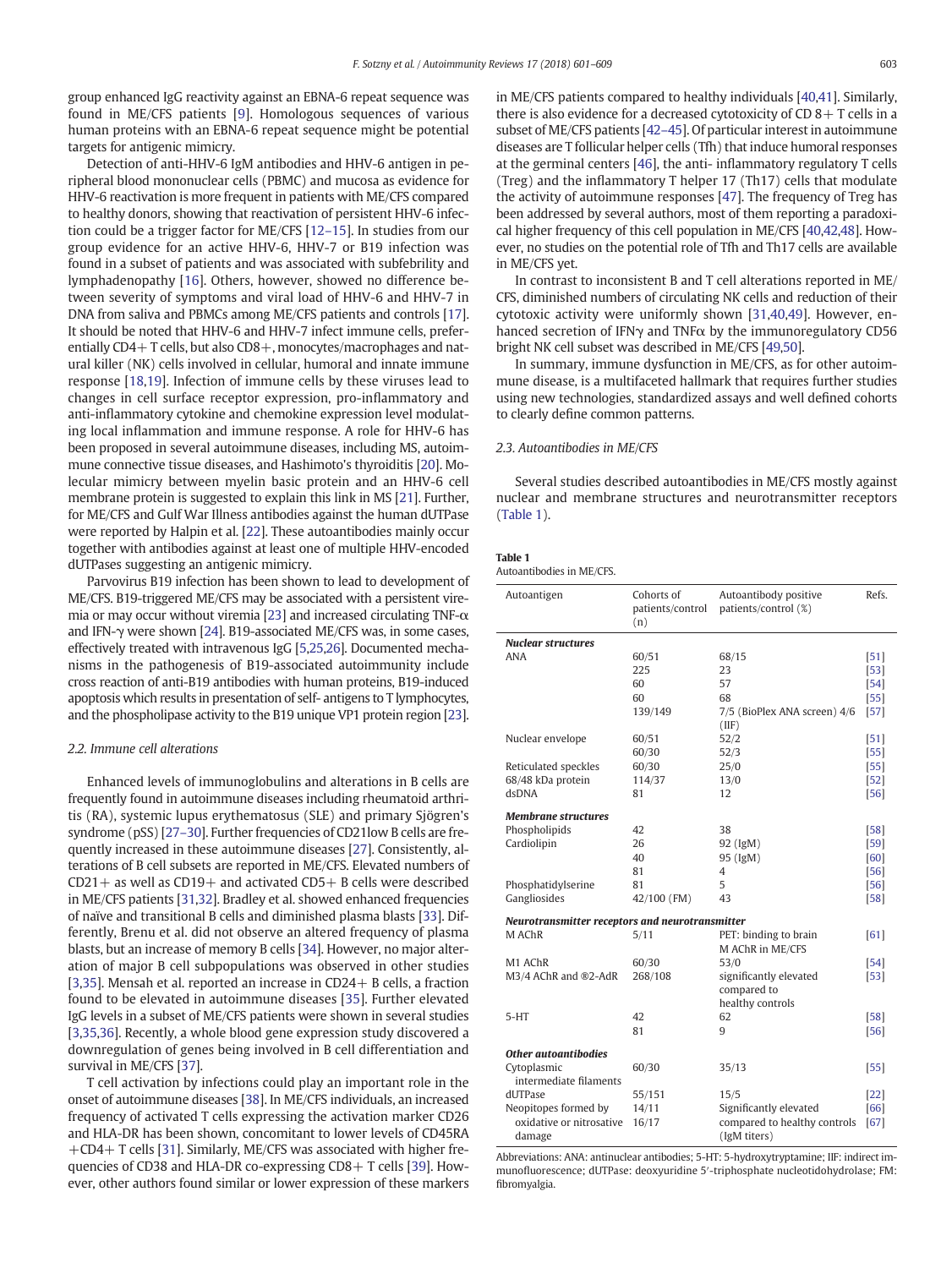2.3.1. Autoantibodies against nuclear and membrane structures

Antinuclear antibodies (ANA) were found in one study in 68 % of ME/CFS patients with the majority directed against the nuclear envelope [\[51](#page-6-0)]. Further studies showed ANA in 68%, 57%, 23% and 13% of ME/CFS patients [52–[55\]](#page-6-0). Ortega-Hernandez et al. found dsDNA antibodies in 12% of patients [\[56](#page-6-0)], but another study failed to show such antibodies in ME/CFS (0.7%) [\[57](#page-6-0)].

Klein and Berg described anti-ganglioside antibodies in ME/CFS patients, but not in healthy controls [\[58\]](#page-6-0). In addition, they and others found phospholipid autoantibodies in ME/CFS patients [[56,58,59](#page-6-0)] and antibodies against cardiolipin were described in 92–95% of ME/CFS patients in two studies [\[59,60\]](#page-6-0) but only in 4% in another study [\[56](#page-6-0)]. Further autoantibodies against endothelial and neuronal cells were described in 30% and 16% of patients, respectively [[56\]](#page-6-0).

2.3.2. Antibodies against neurotransmitter receptors and neurotransmitter

Antibodies against the muscarinic M1 acetylcholine receptor (AChR) were reported in ME/CFS patients and were associated with muscle weakness [\[54](#page-6-0)]. Evidence for a functional role of these antibodies comes from a PET study showing reduced binding of a M AChR ligand in brain in antibody positive ME/CFS patients [\[61](#page-6-0)]. Antibodies against ß1 and ß2 adrenergic receptors (AdR) and M2/3 AChR were described in postural tachycardia syndrome, characterized by an increased heart rate in the absence of significant hypotension, as well as in orthostatic hypotension. This finding is of relevance for ME/CFS as 11–40% of ME/ CFS patients concurrently suffer from postural orthostatic tachycardia syndrome (POTS) [\[62](#page-6-0)–65]. In a study from our group, elevated autoantibodies against both ß2-AdR and M3/4 AChR were found in a subset of ME/CFS patients compared to healthy controls [[53\]](#page-6-0). A high correlation was found between levels of ß2 AdR autoantibodies and elevated IgG1–3 subclasses, activated HLA-DR+ T cells and thyroid peroxidase autoantibodies and ANA. The association of ß2 AdR autoantibodies with immune markers suggests an activation of B and T cells expressing ß2 AdRs. Further, disturbance of the AdR and M AChR function may explain symptoms of autonomic dysregulation in ME/CFS.

No differences between ME/CFS patients and controls were found in levels of autoantibodies directed against receptors for angiotensin, endothelin, mu-opioid, serotonin and dopamine [\[53](#page-6-0),[54\]](#page-6-0). However, autoantibodies against serotonin have been associated with ME/CFS [\[56,58\]](#page-6-0).

#### 2.3.3. Other autoantibodies

The IgM response against autoantigens formed by oxidative or nitrosative damage was studied by Maes et al. [[66\]](#page-7-0). Autoantibodies directed against these neo-antigens, comprising oleic, palmitic and myristic acid, S-farnesyl-L-cysteine, by-products of lipid peroxidation, e.g. malondialdehyde, and N-oxide modified amino acids, e.g. nitro-tyrosine and nitro-tryptophan, were significantly higher in ME/CFS patients than in controls. In addition, they observed that the level of these autoantibodies correlates with severity of illness and symptoms. Although increased IgM antibodies against these oxidatively damaged antigens were shown in major depression, too, a higher immune response was found in ME/CFS [\[67](#page-7-0)].

#### 2.4. Soluble markers of autoimmunity

Autoimmunity is associated with enhanced levels of circulating inflammatory cytokines playing an important role in the pathogenesis of autoimmune diseases [[68\]](#page-7-0). Elevated levels of cytokines related to Th1 as well as Th2-driven responses were reported for ME/CFS in several studies [\[42](#page-6-0),69–[74\]](#page-7-0). Further cytokine levels in ME/CFS were associated with severity and duration of illness [\[72](#page-7-0)–74]. However, alterations in cytokine profiles in ME/CFS were not found in all studies [[75,76](#page-7-0)].

Elevated levels of B lymphocyte activating factor (BAFF) were described in a variety of autoimmune diseases including RA, SLE and pSS [\[77](#page-7-0)]. BAFF regulates the survival and maturation of B cells and mediates the IL-10 production of regulatory B cells [[78,79](#page-7-0)]. Elevated levels of BAFF were shown in a subset of patients with ME/CFS in comparison to healthy controls [\[80](#page-7-0)]. As the gene expression of the BAFF receptor (TNFRSF13C) is reduced in ME/CFS, increased serum BAFF levels may represent a compensatory mechanism [\[37](#page-6-0)]. Interestingly, elevated serum BAFF levels correlated with the autoantibody production in RA, SLE and pSS [\[81](#page-7-0)]. In ME/CFS an association between BAFF and autoantibodies was not described so far.

Activin A and B, members of the Transforming Growth Factor β family, are involved in the control of inflammation and muscle mass [\[82\]](#page-7-0). Elevated levels of activin B as well as an elevated ratio of activin A or B to the binding protein follostatin in ME/CFS patients were demonstrated in a recent study [\[83\]](#page-7-0). An association of increased activin A with inflammatory bowel disease, RA, and asthma was already shown [\[82](#page-7-0)].

CD26 is a peptide-cleaving enzyme associated with immune regulation. In various autoimmune diseases, such as MS, Grave's disease, and RA increased numbers of CD26 T cells were found in inflamed tissues and peripheral blood [\[84](#page-7-0)]. Fletcher et al. reported a higher frequency of CD26 expressing CD2+ lymphocytes in ME/CFS, but a decreased expression level on T and NK cells [\[85](#page-7-0)]. Further, they observed a reduction of the soluble CD26. Reduced serum CD26 levels were also reported for SLE and RA showing an inverse correlation with disease activity [\[84](#page-7-0)]. Low CD26 expression on PBMCs in ME/CFS was shown to correlate with reduced post-exercise muscle action potential, increased exercisemediated lipid peroxidation, reduced quality of life and enhanced pain [\[86](#page-7-0)].

Other serum factors, frequently elevated in autoimmune disease like sCD30, sCD23, soluble cytotoxic T lymphocyte-associated antigen-4 (sCTLA-4) or the soluble IL-2 receptor (sIl-2R) are not described in ME/CFS so far [\[87](#page-7-0)–92].

#### 2.5. Genetic variants associated with autoimmunity

It is well established that certain HLA alleles are associated with autoimmune diseases. Smith et al. showed an increased prevalence of the class II major histocompatibility complex HLA-DQB1 <sup>∗</sup> 01 allele in ME/ CFS patients [\[93\]](#page-7-0). Two others variants of HLA-DQB1 in combination with two RAGE-374A variants were associated with ME/CFS [[94\]](#page-7-0). In another study the interaction of killer cell immunoglobulin-like receptors (KIRs) and their HLA class I epitopes were studied. An excess of KIR3DL1 and KIR3DS1 missing their HLA-Bw4Ile80 binding motif was shown in ME/CFS, leading potentially to an ongoing activation [[95\]](#page-7-0).

In the last years, genome-wide association studies revealed variants of various genes with either gain- or loss-of-function that are associated with the risk to develop autoimmune diseases. These single nucleotide polymorphisms (SNP) in receptors, enzymes or transcription factors play a role in B cell activation, T cell development, activation and proliferation, and cytokine signaling which are crucial in autoimmune diseases [96–[100](#page-7-0)]. Further, it is becoming increasingly clear that elements of the non-coding genome regulate a variety of normal immune functions and that dysregulation of enhancer elements or long non- coding RNA may play a key role in autoimmunity [[101](#page-7-0)]. So far only polymorphisms in cytokine as well as toll-like receptor signaling pathways and complement cascade were studied showing an association with ME/CFS [\[102,103](#page-7-0)]. Due to its regulation of the inflammatory response the glucocorticoid receptor gene NR3C1 has gained interest. Several variants (SNPs) within NR3C1 gene were shown to be significantly associated with ME/CFS [\[104,105\]](#page-7-0).

#### 2.6. Energy metabolism and autoimmunity

Immunometabolism represents the interface between immunology and metabolism and is an exciting emerging field of research in autoimmunity [106–[108\]](#page-7-0). The metabolic requirements of immune cells depend on their state of resting or activation and differentiation. Their activation results in a metabolic switch to aerobic glycolysis in order to provide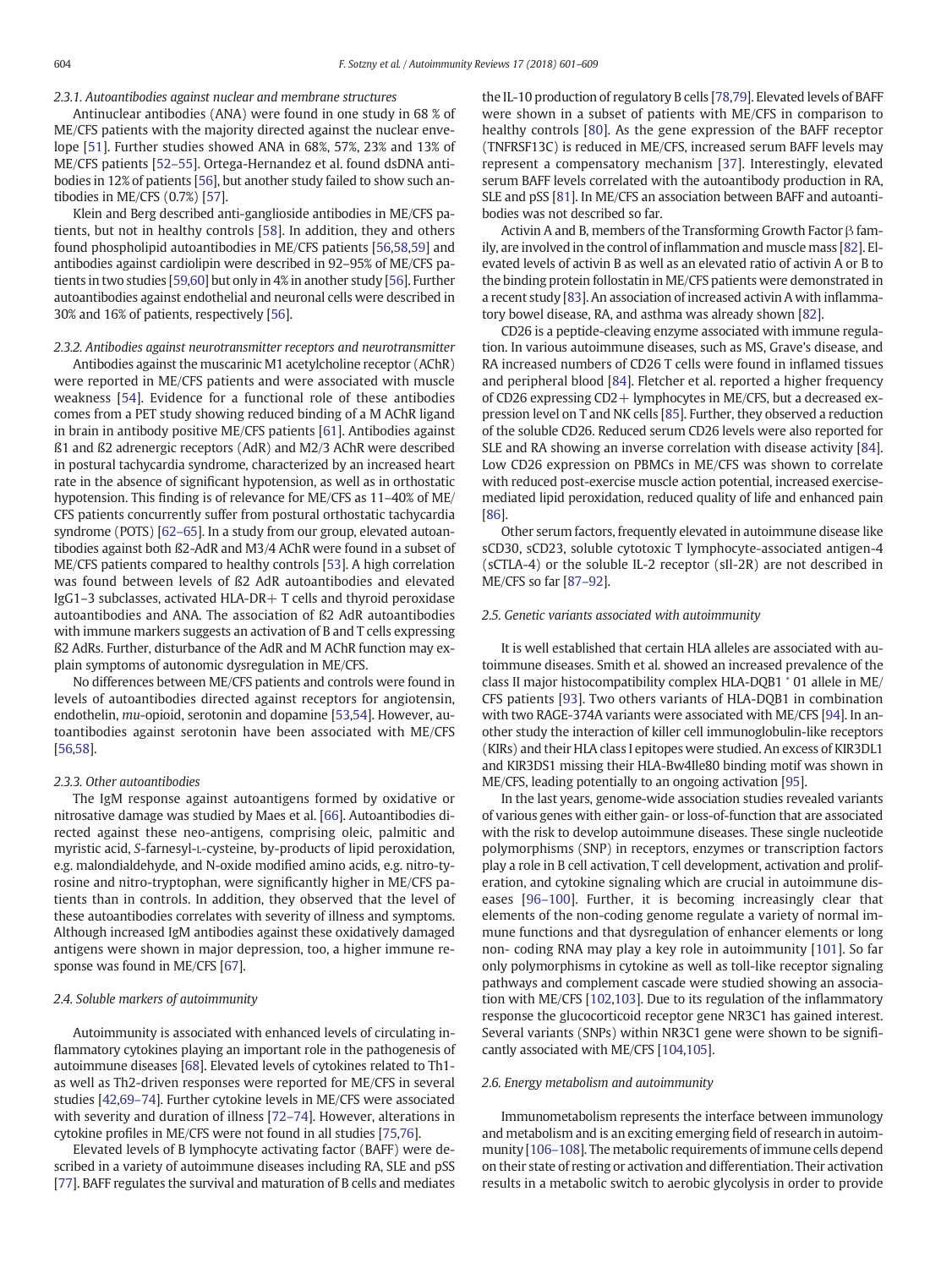enough energy and bio-precursors to meet the requirements for supporting rapid cell proliferation and immune functions. A growing body of evidence suggests that energy metabolism is crucial for the maintenance of chronic inflammation, not only in terms of energy supply but also in the control of the immune response through metabolic signals [[106,107\]](#page-7-0). It has been suggested that disturbances in this intricate metabolic-immune cross-talk may be closely linked with and contribute to autoimmunity, although the precise pathomechanisms involved still remain to be elucidated [[107,108\]](#page-7-0). It is also striking that several glycolytic enzymes act as autoantigens in rheumatic inflammatory disorders [\[109](#page-7-0)], although their role in ME/CFS remains unclear.

The profound and debilitating fatigue experienced by ME/CFS individuals led to the hypothesis that energy metabolism may be dysregulated. Defects in mitochondrial function in ME/CFS were shown in various studies from our group and others [110–[113\]](#page-7-0). Metabolic profile had revealed disturbances related to energy, amino acids, nucleotides, nitrogen metabolism and oxidative stress in ME/CFS [\[114](#page-7-0)–119]. A metabolic shift toward aerobic glycolysis resulting in insufficient tricarboxylic acid (TCA) cycle and inadequate ATP production was reported recently, although the underlying basis has yet to be established [\[116,119\]](#page-7-0). Interestingly, the 2016 Fluge et al. study points to a secondary metabolic change driven by a serum factor in ME/CFS patients [\[116\]](#page-7-0).

As dysfunctional metabolic pathways can directly influence and exacerbate defective immune responses, establishing the bioenergetic metabolism status of the different subsets of immune cells in ME/CFS has become a topic of increasing interest.

#### 2.7. Comorbidity with autoimmune diseases

Comorbidity of ME/CFS with various autoimmune or immune-mediated diseases including fibromyalgia (FM), Hashimoto's thyroiditis and POTS is observed (Fig. 2). Especially for FM there is considerable overlap with up to 77% of patients fulfilling disease criteria for both ME/CFS and FM [[120](#page-7-0)]. FM is characterized by chronic widespread pain and is common in autoimmune diseases with around 50% of prevalence in patients with RA and SLE [\[121,122\]](#page-7-0). According to the modified ACR 2010 criteria FM has an overall estimated prevalence of 5.4%. In a recent study from our group analyzing clinical subgroups in a large Spanish ME/CFS cohort was reported FM comorbidity ranging from 26% to 91% [[123](#page-7-0)]. In another study including patient cohorts from Norway, UK and USA, a comorbidity for ME/CFS and FM of 30% was observed [\[124\]](#page-7-0). In a similar manner Hashimoto's thyroiditis characterized by elevated antibodies against thyroid peroxidase is frequent in autoimmune disease, whereas the overall prevalence is around 0.8% in the general population [[125\]](#page-8-0). Hashimoto's thyroiditis is found in 17–20% in ME/CFS patients [\[53](#page-6-0)[,123\]](#page-7-0). Moreover, 11–40% of ME/CFS patients suffer from POTS [\[62](#page-6-0)– [65\]](#page-6-0). Interestingly, for both disorders elevated frequencies of autoantibodies directed against AdRs and M AChRs were shown [[53](#page-6-0)[,126](#page-8-0)–128]. Furthermore, a substantial number of ME/CFS patients have a family history of autoimmune diseases [\[129,130\]](#page-8-0).

### 3. Therapies targeting autoimmunity in ME/CFS

First clear evidence for a pathogenic role of autoantibodies in ME/ CFS comes from two clinical trials with the monoclonal anti-CD20 antibody rituximab [[129](#page-8-0),[131](#page-8-0)]. Upon depletion of CD20+ B cells with rituximab, a monoclonal antibody directed against the B cell surface protein CD20, approximately 60% of patients experienced a partial or complete, and in some patients sustained clinical remission [\(Table 2](#page-5-0)). The delayed onset of response with a median of approximately 4 months in both trials suggests that clinical effects are not directly mediated by depletion of CD20+ B cells, but by diminishing short-lived antibody-producing



Fig. 2. Autoimmune-associated comorbid conditions in ME/CFS. Overall prevalence of diseases and prevalence for comorbidity with ME/CFS are indicated. Abbreviations: ME/CFS: Myalgic Encephalomyelitis/Chronic Fatigue Syndrome, POTS: postural orthostatic tachycardia syndrome.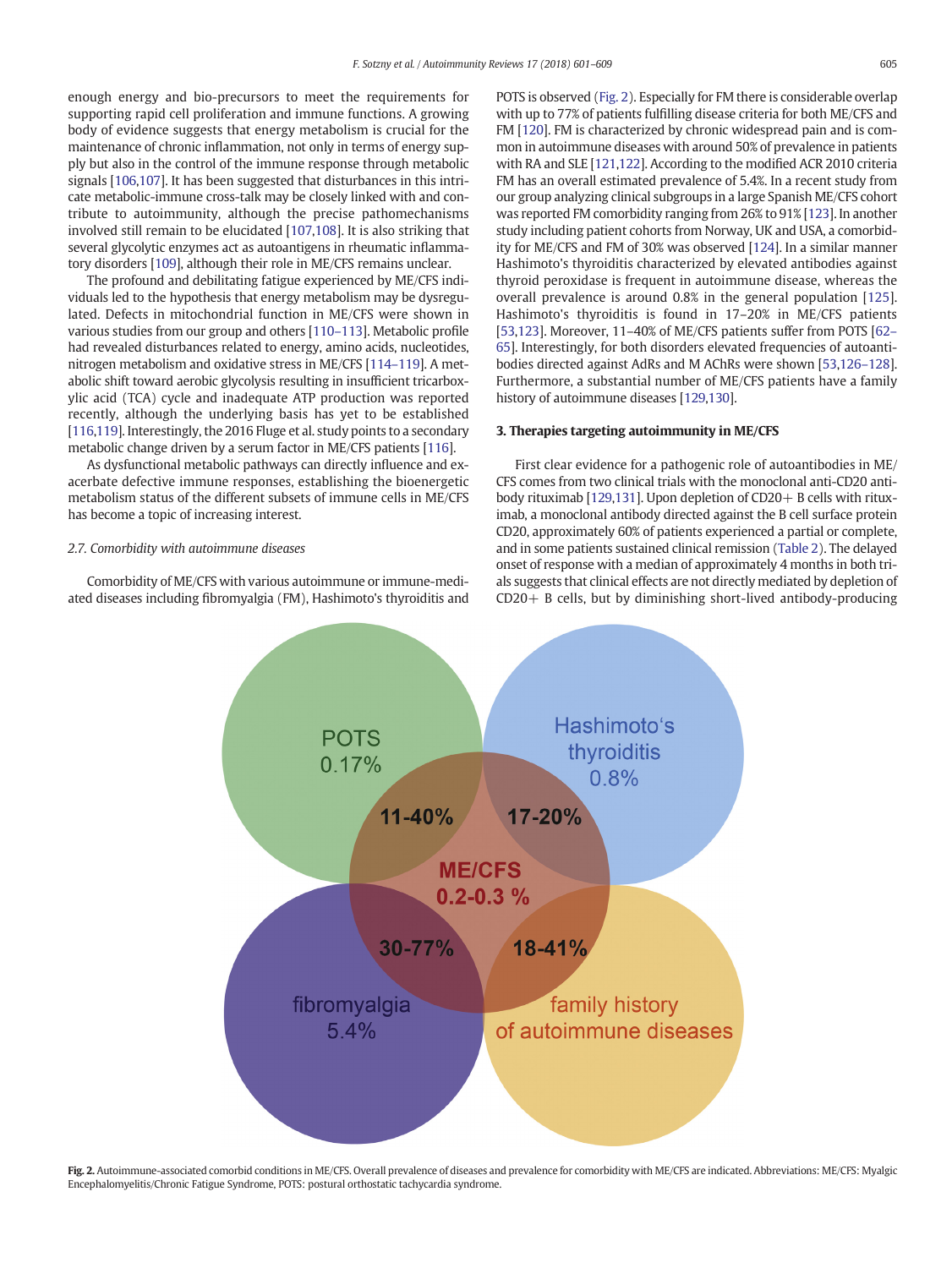## <span id="page-5-0"></span>Table 2

Clinical trials targeting autoimmunity in ME/CFS.

| Dosage                                                                   | Study design | Patients (n)     | Evaluation | Outcome                   | Refs.                           |
|--------------------------------------------------------------------------|--------------|------------------|------------|---------------------------|---------------------------------|
| <b>Intravenous IgG</b><br>1 g/kg/m2                                      | <b>RCT</b>   | 28               | FI & SR    | No difference             | $[133]$                         |
| $6\times$<br>2 g/kg/m2                                                   | <b>RCT</b>   | 49               | FI & SR    | Follow-up m3: 43% vs. 12% | $[134]$                         |
| $3\times$<br>0.5 $g/1$ $g/2$ $g/kg/m2$                                   | <b>RCT</b>   | 99               | FI & SR    | No difference             | $[135]$                         |
| $3\times$<br>1 g/kg/m2                                                   | <b>RCT</b>   | 70 (adolescents) | F1         | Follow-up m6: 72% vs. 44% | $[136]$                         |
| $3\times$                                                                |              |                  |            |                           |                                 |
| <b>Rituximab</b><br>500 mg/m $2$                                         | <b>RCT</b>   | 30               | FI & SR    | Improvement 67% vs. 13%   | [131]                           |
| $2\times$<br>500 mg/m2 6×                                                | Single arm   | 29               | FI & SR    | Improvement 62%           | $[129]$                         |
| <b>Ongoing Trials</b><br>Cyclophosphamide (Endoxan®)<br>Immunoadsorption |              |                  |            |                           | Fluge et al., unpub.<br>$[137]$ |

Abbreviations:  $RCT =$  Randomized controlled trial;  $FI =$ Functional Improvement;  $SR =$  Symptom reduction, assessed by questionnaires; unpublished data.

plasma cells arising from  $CD20+$  memory B cells, followed by subsequent wash-out of autoantibodies. Results from a multicenter controlled trial with rituximab are awaited in spring 2018.

Few other treatment modalities targeting autoimmunity were evaluated in clinical trials in ME/CFS (Table 2). High dose intravenous IgG therapy is efficacious in autoantibody-mediated diseases. Several intravenous IgG studies were performed in ME/CFS during the 80's with two randomized controlled trials with positive and two with a negative outcome [[132](#page-8-0)]. Preliminary data from an ongoing trial in Norway with cyclophosphamide suggests therapeutic efficacy of this broadly immunosuppressive drug (Fluge et al., unpublished data). Immunoadsorption is an apheresis in which IgG is specifically removed from plasma resulting in clinical improvement in various types of autoimmune disease. We performed a pilot trial in 10 patients with ME/CFS and observed first evidence for efficacy [\[137](#page-8-0)].

#### 4. Conclusion

There is compelling evidence that autoimmune mechanisms play a role in ME/CFS. However clinical heterogeneity in disease onset (infection versus non-infection triggered), presence of immune-associated symptoms, and divergent immunological alterations point to the existence of subgroups of ME/CFS patients with possibly different pathomechanisms. Therefore, it is important to identify clinically useful diagnostic markers to select patients with autoimmune-mediated disease for clinical trials. The search for autoantibodies is of great importance enabling to develop potential biomarkers for diagnosis and providing a rationale for therapeutic interventions. Encouraging results from first clinical trials warrant larger studies with rituximab and other strategies targeting autoantibodies.

### Funding

This review is based upon work from European Network on Myalgic Encephalomyelitis/Chronic Fatigue Syndrome (EUROMENE) as part of Cost Action CA15111 supported by the EU Framework Program Horizon 2020. Website: [http://www.cost.eu/COST\\_Actions/](http://www.cost.eu/COST_Actions/ca/CA15111) [ca/CA15111](http://www.cost.eu/COST_Actions/ca/CA15111).

#### Author contributions

FS and CS were responsible for the first draft of the protocol, which was critically reviewed, further developed and approved by all authors.

#### Declaration of competing interests

JB reports personal fees from ALBAJUNA THERAPEUTICS, S.L., outside the submitted work; CS has received grant support for clinical trials and research from Fresenius, Shire, Lost Voices, SolveME, MERUK, IBB, and speaking honoraria from Octapharma and Shire. FS, EC, JCM, SS and MM have no conflict of interest to declare.

#### Acknowledgements

Not applicable.

#### References

- [1] [Carruthers BM, van de Sande MI, De Meirleir KL, Klimas NG, Broderick G, Mitchell T,](http://refhub.elsevier.com/S1568-9972(18)30088-0/rf0005) [et al. Myalgic encephalomyelitis: international consensus criteria. J Intern Med](http://refhub.elsevier.com/S1568-9972(18)30088-0/rf0005) [2011;270:327](http://refhub.elsevier.com/S1568-9972(18)30088-0/rf0005)–38.
- [2] [Ascherio A, Munger KL. EBV and autoimmunity. Curr Top Microbiol Immunol 2015;](http://refhub.elsevier.com/S1568-9972(18)30088-0/rf0010) [390:365](http://refhub.elsevier.com/S1568-9972(18)30088-0/rf0010)–85.
- [3] Guenther S, Loebel M, Mooslechner AA, Knops M, Hanitsch LG, Grabowski P, Wittke K, Meisel C, Unterwalder N, Volk HD, Scheibenbogen C. Frequent IgG subclass and mannose binding lectin deficiency in patients with chronic fatigue syndrome. Hum Immunol 2015;76(10):729–35. <https://doi.org/10.1016/j.humimm.2015.09.028>.
- [4] [DuBois RE, Seeley JK, Brus I, Sakamoto K, Ballow M, Harada S, et al. Chronic mono](http://refhub.elsevier.com/S1568-9972(18)30088-0/rf0020)[nucleosis syndrome. South Med J 1984;77:1376](http://refhub.elsevier.com/S1568-9972(18)30088-0/rf0020)–82.
- [5] [Jacobson SK, Daly JS, Thorne GM, McIntosh K. Chronic parvovirus B19 infection](http://refhub.elsevier.com/S1568-9972(18)30088-0/rf0025) [resulting in chronic fatigue syndrome: case history and review. Clin Infect Dis](http://refhub.elsevier.com/S1568-9972(18)30088-0/rf0025) [1997;24:1048](http://refhub.elsevier.com/S1568-9972(18)30088-0/rf0025)–51.
- [6] [Ortega-Hernandez OD, Shoenfeld Y. Infection, vaccination, and autoantibodies in](http://refhub.elsevier.com/S1568-9972(18)30088-0/rf0030) [chronic fatigue syndrome, cause or coincidence? Ann N Y Acad Sci 2009;1173:](http://refhub.elsevier.com/S1568-9972(18)30088-0/rf0030) [600](http://refhub.elsevier.com/S1568-9972(18)30088-0/rf0030)–9.
- [7] [Manian FA. Simultaneous measurement of antibodies to Epstein-Barr virus, human](http://refhub.elsevier.com/S1568-9972(18)30088-0/rf0035) [herpesvirus 6, herpes simplex virus types 1 and 2, and 14 enteroviruses in chronic](http://refhub.elsevier.com/S1568-9972(18)30088-0/rf0035) [fatigue syndrome: is there evidence of activation of a nonspeci](http://refhub.elsevier.com/S1568-9972(18)30088-0/rf0035)fic polyclonal im[mune response? Clin Infect Dis 1994;19:448](http://refhub.elsevier.com/S1568-9972(18)30088-0/rf0035)–53.
- [8] [Loebel M, Strohschein K, Giannini C, Koelsch U, Bauer S, Doebis C, et al. De](http://refhub.elsevier.com/S1568-9972(18)30088-0/rf0040)ficient EBV-specifi[c B- and T-cell response in patients with chronic fatigue syndrome.](http://refhub.elsevier.com/S1568-9972(18)30088-0/rf0040) [PLoS One 2014;9:e85387.](http://refhub.elsevier.com/S1568-9972(18)30088-0/rf0040)
- [9] [Loebel M, Eckey M, Sotzny F, Hahn E, Bauer S, Grabowski P, et al. Serological pro](http://refhub.elsevier.com/S1568-9972(18)30088-0/rf0045)fil[ing of the EBV immune response in chronic fatigue syndrome using a peptide mi](http://refhub.elsevier.com/S1568-9972(18)30088-0/rf0045)[croarray. PLoS One 2017;12:e0179124.](http://refhub.elsevier.com/S1568-9972(18)30088-0/rf0045)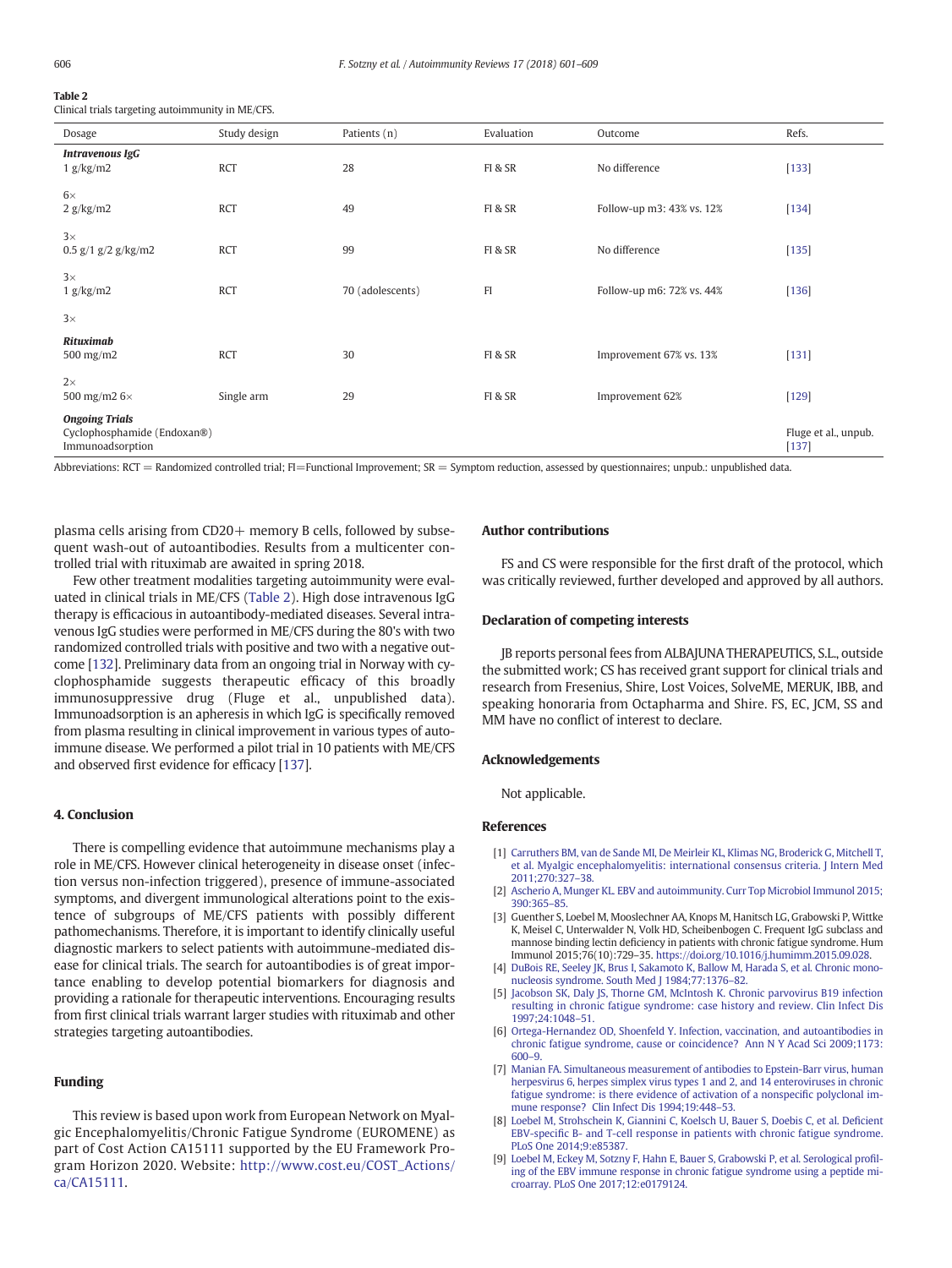- <span id="page-6-0"></span>[10] [Niller HH, Wolf H, Ay E, Minarovits J. Epigenetic dysregulation of epstein-barr virus](http://refhub.elsevier.com/S1568-9972(18)30088-0/rf0050) [latency and development of autoimmune disease. Adv Exp Med Biol 2011;711:](http://refhub.elsevier.com/S1568-9972(18)30088-0/rf0050) 82–[102.](http://refhub.elsevier.com/S1568-9972(18)30088-0/rf0050)
- [11] [Gabibov AG, Belogurov Jr AA, Lomakin YA, Zakharova MY, Avakyan ME,](http://refhub.elsevier.com/S1568-9972(18)30088-0/rf0055) [Dubrovskaya VV, et al. Combinatorial antibody library from multiple sclerosis pa](http://refhub.elsevier.com/S1568-9972(18)30088-0/rf0055)[tients reveals antibodies that cross-react with myelin basic protein and EBV anti](http://refhub.elsevier.com/S1568-9972(18)30088-0/rf0055)[gen. FASEB J 2011;25:4211](http://refhub.elsevier.com/S1568-9972(18)30088-0/rf0055)–21.
- [12] [Ablashi DV, Eastman HB, Owen CB, Roman MM, Friedman J, Zabriskie JB, et al. Fre](http://refhub.elsevier.com/S1568-9972(18)30088-0/rf0060)[quent HHV-6 reactivation in multiple sclerosis \(MS\) and chronic fatigue syndrome](http://refhub.elsevier.com/S1568-9972(18)30088-0/rf0060) [\(CFS\) patients. J Clin Virol 2000;16:179](http://refhub.elsevier.com/S1568-9972(18)30088-0/rf0060)–91.
- [13] [Chapenko S, Krumina A, Kozireva S, Nora Z, Sultanova A, Viksna L, et al. Activation](http://refhub.elsevier.com/S1568-9972(18)30088-0/rf0065) [of human herpesviruses 6 and 7 in patients with chronic fatigue syndrome. J Clin](http://refhub.elsevier.com/S1568-9972(18)30088-0/rf0065) [Virol 2006;37\(Suppl. 1\):S47](http://refhub.elsevier.com/S1568-9972(18)30088-0/rf0065)–51.
- [14] [Fremont M, Metzger K, Rady H, Hulstaert J, De Meirleir K. Detection of herpesvi](http://refhub.elsevier.com/S1568-9972(18)30088-0/rf0070)[ruses and parvovirus B19 in gastric and intestinal mucosa of chronic fatigue syn](http://refhub.elsevier.com/S1568-9972(18)30088-0/rf0070)[drome patients. In Vivo 2009;23:209](http://refhub.elsevier.com/S1568-9972(18)30088-0/rf0070)–13.
- [15] [Di Luca D, Zorzenon M, Mirandola P, Colle R, Botta GA, Cassai E. Human herpesvirus](http://refhub.elsevier.com/S1568-9972(18)30088-0/rf0075) [6 and human herpesvirus 7 in chronic fatigue syndrome. J Clin Microbiol 1995;33:](http://refhub.elsevier.com/S1568-9972(18)30088-0/rf0075) [1660](http://refhub.elsevier.com/S1568-9972(18)30088-0/rf0075)–1.
- [16] [Chapenko S, Krumina A, Logina I, Rasa S, Chistjakovs M, Sultanova A, et al. Associ](http://refhub.elsevier.com/S1568-9972(18)30088-0/rf0080)[ation of active human herpesvirus-6, -7 and parvovirus b19 infection with clinical](http://refhub.elsevier.com/S1568-9972(18)30088-0/rf0080) [outcomes in patients with myalgic encephalomyelitis/chronic fatigue syndrome.](http://refhub.elsevier.com/S1568-9972(18)30088-0/rf0080) [Adv Virol 2012;2012:205085.](http://refhub.elsevier.com/S1568-9972(18)30088-0/rf0080)
- [17] Oakes B, Hoagland-Henefi[eld M, Komaroff AL, Erickson JL, Huber BT. Human en](http://refhub.elsevier.com/S1568-9972(18)30088-0/rf0085)[dogenous retrovirus-K18 superantigen expression and human herpesvirus-6 and](http://refhub.elsevier.com/S1568-9972(18)30088-0/rf0085) [human herpesvirus-7 viral loads in chronic fatigue patients. Clin Infect Dis 2013;](http://refhub.elsevier.com/S1568-9972(18)30088-0/rf0085) [56:1394](http://refhub.elsevier.com/S1568-9972(18)30088-0/rf0085)–400.
- [18] [Miyake F, Yoshikawa T, Sun H, Kakimi A, Ohashi M, Akimoto S, et al. Latent infec](http://refhub.elsevier.com/S1568-9972(18)30088-0/rf0090)[tion of human herpesvirus 7 in CD4\(+\) T lymphocytes. J Med Virol 2006;78:112](http://refhub.elsevier.com/S1568-9972(18)30088-0/rf0090)–6.
- [19] [De Bolle L, Van Loon J, De Clercq E, Naesens L. Quantitative analysis of human her](http://refhub.elsevier.com/S1568-9972(18)30088-0/rf0095)[pesvirus 6 cell tropism. J Med Virol 2005;75:76](http://refhub.elsevier.com/S1568-9972(18)30088-0/rf0095)–85.
- [20] [Broccolo F, Fusetti L, Ceccherini-Nelli L. Possible role of human herpesvirus 6 as a](http://refhub.elsevier.com/S1568-9972(18)30088-0/rf0100) [trigger of autoimmune disease. Scienti](http://refhub.elsevier.com/S1568-9972(18)30088-0/rf0100)ficWorldJournal 2013;2013:867389.
- [21] [Tejada-Simon MV, Zang YC, Hong J, Rivera VM, Zhang JZ. Cross-reactivity with my](http://refhub.elsevier.com/S1568-9972(18)30088-0/rf0105)[elin basic protein and human herpesvirus-6 in multiple sclerosis. Ann Neurol 2003;](http://refhub.elsevier.com/S1568-9972(18)30088-0/rf0105) [53:189](http://refhub.elsevier.com/S1568-9972(18)30088-0/rf0105)–97.
- [22] [Halpin P, Williams MV, Klimas NG, Fletcher MA, Barnes Z, Ariza ME. Myalgic en](http://refhub.elsevier.com/S1568-9972(18)30088-0/rf0110)[cephalomyelitis/chronic fatigue syndrome and gulf war illness patients exhibit in](http://refhub.elsevier.com/S1568-9972(18)30088-0/rf0110)[creased humoral responses to the herpesviruses-encoded dUTPase: implications in](http://refhub.elsevier.com/S1568-9972(18)30088-0/rf0110) [disease pathophysiology. J Med Virol 2017;89:1636](http://refhub.elsevier.com/S1568-9972(18)30088-0/rf0110)–45.
- [23] [Kerr JR. The role of parvovirus B19 in the pathogenesis of autoimmunity and auto](http://refhub.elsevier.com/S1568-9972(18)30088-0/rf0115)[immune disease. J Clin Pathol 2016;69:279](http://refhub.elsevier.com/S1568-9972(18)30088-0/rf0115)–91.
- [24] [Kerr JR, Barah F, Mattey DL, Laing I, Hopkins SJ, Hutchinson IV, et al. Circulating tu](http://refhub.elsevier.com/S1568-9972(18)30088-0/rf0120)[mour necrosis factor-alpha and interferon-gamma are detectable during acute and](http://refhub.elsevier.com/S1568-9972(18)30088-0/rf0120) [convalescent parvovirus B19 infection and are associated with prolonged and](http://refhub.elsevier.com/S1568-9972(18)30088-0/rf0120) [chronic fatigue. J Gen Virol 2001;82:3011](http://refhub.elsevier.com/S1568-9972(18)30088-0/rf0120)–9.
- [25] [Kerr JR, Cunniffe VS, Kelleher P, Bernstein RM, Bruce IN. Successful intravenous im](http://refhub.elsevier.com/S1568-9972(18)30088-0/rf0125)[munoglobulin therapy in 3 cases of parvovirus B19-associated chronic fatigue syn](http://refhub.elsevier.com/S1568-9972(18)30088-0/rf0125)[drome. Clin Infect Dis 2003;36:e100-.](http://refhub.elsevier.com/S1568-9972(18)30088-0/rf0125)
- [26] [McGhee SA, Kaska B, Liebhaber M, Stiehm ER. Persistent parvovirus-associated](http://refhub.elsevier.com/S1568-9972(18)30088-0/rf0130) [chronic fatigue treated with high dose intravenous immunoglobulin. Pediatr Infect](http://refhub.elsevier.com/S1568-9972(18)30088-0/rf0130) [Dis J 2005;24:272](http://refhub.elsevier.com/S1568-9972(18)30088-0/rf0130)–4.
- [27] Thorarinsdottir K, Camponeschi A, Cavallini N, Grimsholm O, Jacobsson L, Gjertsson I, Martensson IL. CD21(-/low) B cells in human blood are memory cells. Clin Exp Immunol 2016;185(2):252–62. <https://doi.org/10.1111/cei.12795>.
- [28] [Isnardi I, Ng YS, Menard L, Meyers G, Saadoun D, Srdanovic I, et al. Complement re](http://refhub.elsevier.com/S1568-9972(18)30088-0/rf0140)[ceptor 2/CD21- human naive B cells contain mostly autoreactive unresponsive](http://refhub.elsevier.com/S1568-9972(18)30088-0/rf0140) [clones. Blood 2010;115:5026](http://refhub.elsevier.com/S1568-9972(18)30088-0/rf0140)–36.
- [29] [Saadoun D, Terrier B, Bannock J, Vazquez T, Massad C, Kang I, et al. Expansion of](http://refhub.elsevier.com/S1568-9972(18)30088-0/rf0145) [autoreactive unresponsive CD21-/low B cells in Sjogren's syndrome-associated](http://refhub.elsevier.com/S1568-9972(18)30088-0/rf0145) [lymphoproliferation. Arthritis Rheum 2013;65:1085](http://refhub.elsevier.com/S1568-9972(18)30088-0/rf0145)–96.
- [30] [Wehr C, Eibel H, Masilamani M, Illges H, Schlesier M, Peter HH, et al. A new](http://refhub.elsevier.com/S1568-9972(18)30088-0/rf0150) [CD21low B cell population in the peripheral blood of patients with SLE. Clin](http://refhub.elsevier.com/S1568-9972(18)30088-0/rf0150) [Immunol 2004;113:161](http://refhub.elsevier.com/S1568-9972(18)30088-0/rf0150)–71.
- [31] [Klimas NG, Salvato FR, Morgan R, Fletcher MA. Immunologic abnormalities in](http://refhub.elsevier.com/S1568-9972(18)30088-0/rf0155) [chronic fatigue syndrome. J Clin Microbiol 1990;28:1403](http://refhub.elsevier.com/S1568-9972(18)30088-0/rf0155)–10.
- [32] [Tirelli U, Marotta G, Improta S, Pinto A. Immunological abnormalities in patients](http://refhub.elsevier.com/S1568-9972(18)30088-0/rf0160) [with chronic fatigue syndrome. Scand J Immunol 1994;40:601](http://refhub.elsevier.com/S1568-9972(18)30088-0/rf0160)–8.
- [33] [Bradley AS, Ford B, Bansal AS. Altered functional B cell subset populations in pa](http://refhub.elsevier.com/S1568-9972(18)30088-0/rf0165)[tients with chronic fatigue syndrome compared to healthy controls. Clin Exp](http://refhub.elsevier.com/S1568-9972(18)30088-0/rf0165) [Immunol 2013;172:73](http://refhub.elsevier.com/S1568-9972(18)30088-0/rf0165)–80.
- [34] [Brenu EW, Huth TK, Hardcastle SL, Fuller K, Kaur M, Johnston S, et al. Role of adap](http://refhub.elsevier.com/S1568-9972(18)30088-0/rf0170)[tive and innate immune cells in chronic fatigue syndrome/myalgic encephalomy](http://refhub.elsevier.com/S1568-9972(18)30088-0/rf0170)[elitis. Int Immunol 2014;26:233](http://refhub.elsevier.com/S1568-9972(18)30088-0/rf0170)–42.
- [35] [Mensah F, Bansal A, Berkovitz S, Sharma A, Reddy V, Leandro MJ, et al. Extended B](http://refhub.elsevier.com/S1568-9972(18)30088-0/rf0175) [cell phenotype in patients with myalgic encephalomyelitis/chronic fatigue syn](http://refhub.elsevier.com/S1568-9972(18)30088-0/rf0175)[drome: a cross-sectional study. Clin Exp Immunol 2016;184:237](http://refhub.elsevier.com/S1568-9972(18)30088-0/rf0175)–47.
- [36] [Lobel M, Mooslechner AA, Bauer S, Gunther S, Letsch A, Hanitsch LG, et al. Polymor](http://refhub.elsevier.com/S1568-9972(18)30088-0/rf0180)[phism in COMT is associated with IgG3 subclass level and susceptibility to infection](http://refhub.elsevier.com/S1568-9972(18)30088-0/rf0180) [in patients with chronic fatigue syndrome. J Transl Med 2015;13:264.](http://refhub.elsevier.com/S1568-9972(18)30088-0/rf0180)
- [37] [Nguyen CB, Alsoe L, Lindvall JM, Sulheim D, Fagermoen E, Winger A, et al. Whole](http://refhub.elsevier.com/S1568-9972(18)30088-0/rf0185) [blood gene expression in adolescent chronic fatigue syndrome: an exploratory](http://refhub.elsevier.com/S1568-9972(18)30088-0/rf0185) [cross-sectional study suggesting altered B cell differentiation and survival. J Transl](http://refhub.elsevier.com/S1568-9972(18)30088-0/rf0185) [Med 2017;15:102.](http://refhub.elsevier.com/S1568-9972(18)30088-0/rf0185)
- [38] [Mills KH. TLR-dependent T cell activation in autoimmunity. Nat Rev Immunol](http://refhub.elsevier.com/S1568-9972(18)30088-0/rf0190) [2011;11:807](http://refhub.elsevier.com/S1568-9972(18)30088-0/rf0190)–22.
- [39] [Landay AL, Jessop C, Lennette ET, Levy JA. Chronic fatigue syndrome: clinical condi](http://refhub.elsevier.com/S1568-9972(18)30088-0/rf0195)[tion associated with immune activation. Lancet 1991;338:707](http://refhub.elsevier.com/S1568-9972(18)30088-0/rf0195)–12.
- [40] [Curriu M, Carrillo J, Massanella M, Rigau J, Alegre J, Puig J, et al. Screening NK-, B](http://refhub.elsevier.com/S1568-9972(18)30088-0/rf0200)[and T-cell phenotype and function in patients suffering from chronic fatigue syn](http://refhub.elsevier.com/S1568-9972(18)30088-0/rf0200)[drome. J Transl Med 2013;11:68.](http://refhub.elsevier.com/S1568-9972(18)30088-0/rf0200)
- [41] [Swanink CM, Vercoulen JH, Galama JM, Roos MT, Meyaard L, van der Ven-](http://refhub.elsevier.com/S1568-9972(18)30088-0/rf0205)[Jongekrijg J, et al. Lymphocyte subsets, apoptosis, and cytokines in patients with](http://refhub.elsevier.com/S1568-9972(18)30088-0/rf0205) [chronic fatigue syndrome. J Infect Dis 1996;173:460](http://refhub.elsevier.com/S1568-9972(18)30088-0/rf0205)–3.
- [42] [Brenu EW, van Driel ML, Staines DR, Ashton KJ, Ramos SB, Keane J, et al. Immuno](http://refhub.elsevier.com/S1568-9972(18)30088-0/rf0210)[logical abnormalities as potential biomarkers in chronic fatigue syndrome/Myalgic](http://refhub.elsevier.com/S1568-9972(18)30088-0/rf0210) [encephalomyelitis. J Transl Med 2011;9:81.](http://refhub.elsevier.com/S1568-9972(18)30088-0/rf0210)
- [43] [Hardcastle SL, Brenu EW, Johnston S, Nguyen T, Huth T, Wong N, et al. Characteri](http://refhub.elsevier.com/S1568-9972(18)30088-0/rf0215)[sation of cell functions and receptors in chronic fatigue syndrome/Myalgic enceph](http://refhub.elsevier.com/S1568-9972(18)30088-0/rf0215)[alomyelitis \(CFS/ME\). BMC Immunol 2015;16:35.](http://refhub.elsevier.com/S1568-9972(18)30088-0/rf0215)
- [44] [Brenu EW, Broadley S, Nguyen T, Johnston S, Ramos S, Staines D, et al. A prelimi](http://refhub.elsevier.com/S1568-9972(18)30088-0/rf0220)[nary comparative assessment of the role of CD8+ T cells in chronic fatigue syn](http://refhub.elsevier.com/S1568-9972(18)30088-0/rf0220)[drome/myalgic encephalomyelitis and multiple sclerosis. J Immunol Res 2016;](http://refhub.elsevier.com/S1568-9972(18)30088-0/rf0220) [2016:9064529.](http://refhub.elsevier.com/S1568-9972(18)30088-0/rf0220)
- [45] [Theorell J, Bileviciute-Ljungar I, Tesi B, Schlums H, Johnsgaard MS, Asadi-](http://refhub.elsevier.com/S1568-9972(18)30088-0/rf0225)[Azarbaijani B, et al. Unperturbed cytotoxic lymphocyte phenotype and function](http://refhub.elsevier.com/S1568-9972(18)30088-0/rf0225) [in myalgic encephalomyelitis/chronic fatigue syndrome patients. Front Immunol](http://refhub.elsevier.com/S1568-9972(18)30088-0/rf0225) [2017;8:723.](http://refhub.elsevier.com/S1568-9972(18)30088-0/rf0225)
- [46] [Tangye SG, Ma CS, Brink R, Deenick EK. The good, the bad and the ugly TFH cells in](http://refhub.elsevier.com/S1568-9972(18)30088-0/rf0230) [human health and disease. Nat Rev Immunol 2013;13:412](http://refhub.elsevier.com/S1568-9972(18)30088-0/rf0230)–26.
- [47] [Afzali B, Lombardi G, Lechler RI, Lord GM. The role of T helper 17 \(Th17\) and reg](http://refhub.elsevier.com/S1568-9972(18)30088-0/rf0235)[ulatory T cells \(Treg\) in human organ transplantation and autoimmune disease.](http://refhub.elsevier.com/S1568-9972(18)30088-0/rf0235) [Clin Exp Immunol 2007;148:32](http://refhub.elsevier.com/S1568-9972(18)30088-0/rf0235)–46.
- [48] [Ramos S, Brenu E, Broadley S, Kwiatek R, Ng J, Nguyen T, et al. Regulatory T, natural](http://refhub.elsevier.com/S1568-9972(18)30088-0/rf0240) [killer T and gammadelta T cells in multiple sclerosis and chronic fatigue syndrome/](http://refhub.elsevier.com/S1568-9972(18)30088-0/rf0240) [myalgic encephalomyelitis: a comparison. Asian Pac J Allergy Immunol 2016;34:](http://refhub.elsevier.com/S1568-9972(18)30088-0/rf0240) [300](http://refhub.elsevier.com/S1568-9972(18)30088-0/rf0240)–5.
- [49] [Brenu EW, van Driel ML, Staines DR, Ashton KJ, Hardcastle SL, Keane J, et al. Longi](http://refhub.elsevier.com/S1568-9972(18)30088-0/rf0245)[tudinal investigation of natural killer cells and cytokines in chronic fatigue syn](http://refhub.elsevier.com/S1568-9972(18)30088-0/rf0245)[drome/myalgic encephalomyelitis. J Transl Med 2012;10:88.](http://refhub.elsevier.com/S1568-9972(18)30088-0/rf0245)
- [50] [Cooper MA, Fehniger TA, Turner SC, Chen KS, Ghaheri BA, Ghayur T, et al. Human](http://refhub.elsevier.com/S1568-9972(18)30088-0/rf0250) [natural killer cells: a unique innate immunoregulatory role for the CD56\(bright\)](http://refhub.elsevier.com/S1568-9972(18)30088-0/rf0250) [subset. Blood 2001;97:3146](http://refhub.elsevier.com/S1568-9972(18)30088-0/rf0250)–51.
- [51] [Konstantinov K, von Mikecz A, Buchwald D, Jones J, Gerace L, Tan EM. Autoanti](http://refhub.elsevier.com/S1568-9972(18)30088-0/rf0255)[bodies to nuclear envelope antigens in chronic fatigue syndrome. J Clin Invest](http://refhub.elsevier.com/S1568-9972(18)30088-0/rf0255) [1996;98:1888](http://refhub.elsevier.com/S1568-9972(18)30088-0/rf0255)–96.
- [52] [Nishikai M, Tomomatsu S, Hankins RW, Takagi S, Miyachi K, Kosaka S, et al. Auto](http://refhub.elsevier.com/S1568-9972(18)30088-0/rf0260)[antibodies to a 68/48 kDa protein in chronic fatigue syndrome and primary](http://refhub.elsevier.com/S1568-9972(18)30088-0/rf0260) fibro[myalgia: a possible marker for hypersomnia and cognitive disorders.](http://refhub.elsevier.com/S1568-9972(18)30088-0/rf0260) [Rheumatology 2001;40:806](http://refhub.elsevier.com/S1568-9972(18)30088-0/rf0260)–10.
- [53] [Loebel M, Grabowski P, Heidecke H, Bauer S, Hanitsch LG, Wittke K, et al. Antibod](http://refhub.elsevier.com/S1568-9972(18)30088-0/rf0265)[ies to beta adrenergic and muscarinic cholinergic receptors in patients with](http://refhub.elsevier.com/S1568-9972(18)30088-0/rf0265) [Chronic Fatigue Syndrome. Brain Behav Immun 2016;52:32](http://refhub.elsevier.com/S1568-9972(18)30088-0/rf0265)–9.
- [54] [Tanaka S, Kuratsune H, Hidaka Y, Hakariya Y, Tatsumi KI, Takano T, et al. Autoanti](http://refhub.elsevier.com/S1568-9972(18)30088-0/rf0270)[bodies against muscarinic cholinergic receptor in chronic fatigue syndrome. Int J](http://refhub.elsevier.com/S1568-9972(18)30088-0/rf0270) [Mol Med 2003;12:225](http://refhub.elsevier.com/S1568-9972(18)30088-0/rf0270)–30.
- [55] [von Mikecz A, Konstantinov K, Buchwald DS, Gerace L, Tan EM. High frequency of](http://refhub.elsevier.com/S1568-9972(18)30088-0/rf0275) [autoantibodies to insoluble cellular antigens in patients with chronic fatigue syn](http://refhub.elsevier.com/S1568-9972(18)30088-0/rf0275)[drome. Arthritis Rheum 1997;40:295](http://refhub.elsevier.com/S1568-9972(18)30088-0/rf0275)–305.
- [56] [Ortega-Hernandez OD, Cuccia M, Bozzini S, Bassi N, Moscavitch S, Diaz-Gallo LM,](http://refhub.elsevier.com/S1568-9972(18)30088-0/rf0280) [et al. Autoantibodies, polymorphisms in the serotonin pathway, and human leuko](http://refhub.elsevier.com/S1568-9972(18)30088-0/rf0280)[cyte antigen class II alleles in chronic fatigue syndrome: are they associated with](http://refhub.elsevier.com/S1568-9972(18)30088-0/rf0280) age at onset and specifi[c symptoms? Ann N Y Acad Sci 2009;1173:589](http://refhub.elsevier.com/S1568-9972(18)30088-0/rf0280)–99.
- [57] [Op De Beeck K, Vermeersch P, Verschueren P, Westhovens R, Marien G,](http://refhub.elsevier.com/S1568-9972(18)30088-0/rf0285) [Blockmans D, et al. Antinuclear antibody detection by automated multiplex](http://refhub.elsevier.com/S1568-9972(18)30088-0/rf0285) [immunoassay in untreated patients at the time of diagnosis. Autoimmun](http://refhub.elsevier.com/S1568-9972(18)30088-0/rf0285) [Rev 2012;12:137](http://refhub.elsevier.com/S1568-9972(18)30088-0/rf0285)–43.
- [58] [Klein R, Berg PA. High incidence of antibodies to 5-hydroxytryptamine, ganglio](http://refhub.elsevier.com/S1568-9972(18)30088-0/rf0290)[sides and phospholipids in patients with chronic fatigue and](http://refhub.elsevier.com/S1568-9972(18)30088-0/rf0290) fibromyalgia syn[drome and their relatives: evidence for a clinical entity of both disorders. Eur J](http://refhub.elsevier.com/S1568-9972(18)30088-0/rf0290) [Med Res 1995;1:21](http://refhub.elsevier.com/S1568-9972(18)30088-0/rf0290)–6.
- [59] [Hokama Y, Empey-Campora C, Hara C, Higa N, Siu N, Lau R, et al. Acute phase phos](http://refhub.elsevier.com/S1568-9972(18)30088-0/rf0295)[pholipids related to the cardiolipin of mitochondria in the sera of patients with](http://refhub.elsevier.com/S1568-9972(18)30088-0/rf0295) [chronic fatigue syndrome \(CFS\), chronic Ciguatera](http://refhub.elsevier.com/S1568-9972(18)30088-0/rf0295) fish poisoning (CCFP), and [other diseases attributed to chemicals, Gulf War, and marine toxins. J Clin Lab](http://refhub.elsevier.com/S1568-9972(18)30088-0/rf0295) [Anal 2008;22:99](http://refhub.elsevier.com/S1568-9972(18)30088-0/rf0295)–105.
- [60] [Hokama Y, Campora CE, Hara C, Kuribayashi T, Le Huynh D, Yabusaki K.](http://refhub.elsevier.com/S1568-9972(18)30088-0/rf0300) [Anticardiolipin antibodies in the sera of patients with diagnosed chronic fatigue](http://refhub.elsevier.com/S1568-9972(18)30088-0/rf0300) [syndrome. J Clin Lab Anal 2009;23:210](http://refhub.elsevier.com/S1568-9972(18)30088-0/rf0300)-2.
- [61] [Yamamoto S, Ouchi Y, Nakatsuka D, Tahara T, Mizuno K, Tajima S, et al. Reduction](http://refhub.elsevier.com/S1568-9972(18)30088-0/rf0305) of  $[11C]$ (+)3-MPB binding in brain of chronic fatigue syndrome with serum auto[antibody against muscarinic cholinergic receptor. PLoS One 2012;7:e51515.](http://refhub.elsevier.com/S1568-9972(18)30088-0/rf0305)
- [62] [Reynolds GK, Lewis DP, Richardson AM, Lidbury BA. Comorbidity of postural ortho](http://refhub.elsevier.com/S1568-9972(18)30088-0/rf0310)[static tachycardia syndrome and chronic fatigue syndrome in an Australian cohort.](http://refhub.elsevier.com/S1568-9972(18)30088-0/rf0310) [J Intern Med 2014;275:409](http://refhub.elsevier.com/S1568-9972(18)30088-0/rf0310)–17.
- [63] [Hoad A, Spickett G, Elliott J, Newton J. Postural orthostatic tachycardia syndrome is](http://refhub.elsevier.com/S1568-9972(18)30088-0/rf0315) [an under- recognized condition in chronic fatigue syndrome. QJM 2008;101:961](http://refhub.elsevier.com/S1568-9972(18)30088-0/rf0315)–5.
- [64] [Jones JF, Nicholson A, Nisenbaum R, Papanicolaou DA, Solomon L, Boneva R, et al.](http://refhub.elsevier.com/S1568-9972(18)30088-0/rf0320) [Orthostatic instability in a population-based study of chronic fatigue syndrome.](http://refhub.elsevier.com/S1568-9972(18)30088-0/rf0320) [Am J Med 2005;118:1415.](http://refhub.elsevier.com/S1568-9972(18)30088-0/rf0320)
- [65] [Dahan S, Tomljenovic L, Shoenfeld Y. Postural orthostatic tachycardia syndrome](http://refhub.elsevier.com/S1568-9972(18)30088-0/rf0325) (POTS)—[a novel member of the autoimmune family. Lupus 2016;25:339](http://refhub.elsevier.com/S1568-9972(18)30088-0/rf0325)–42.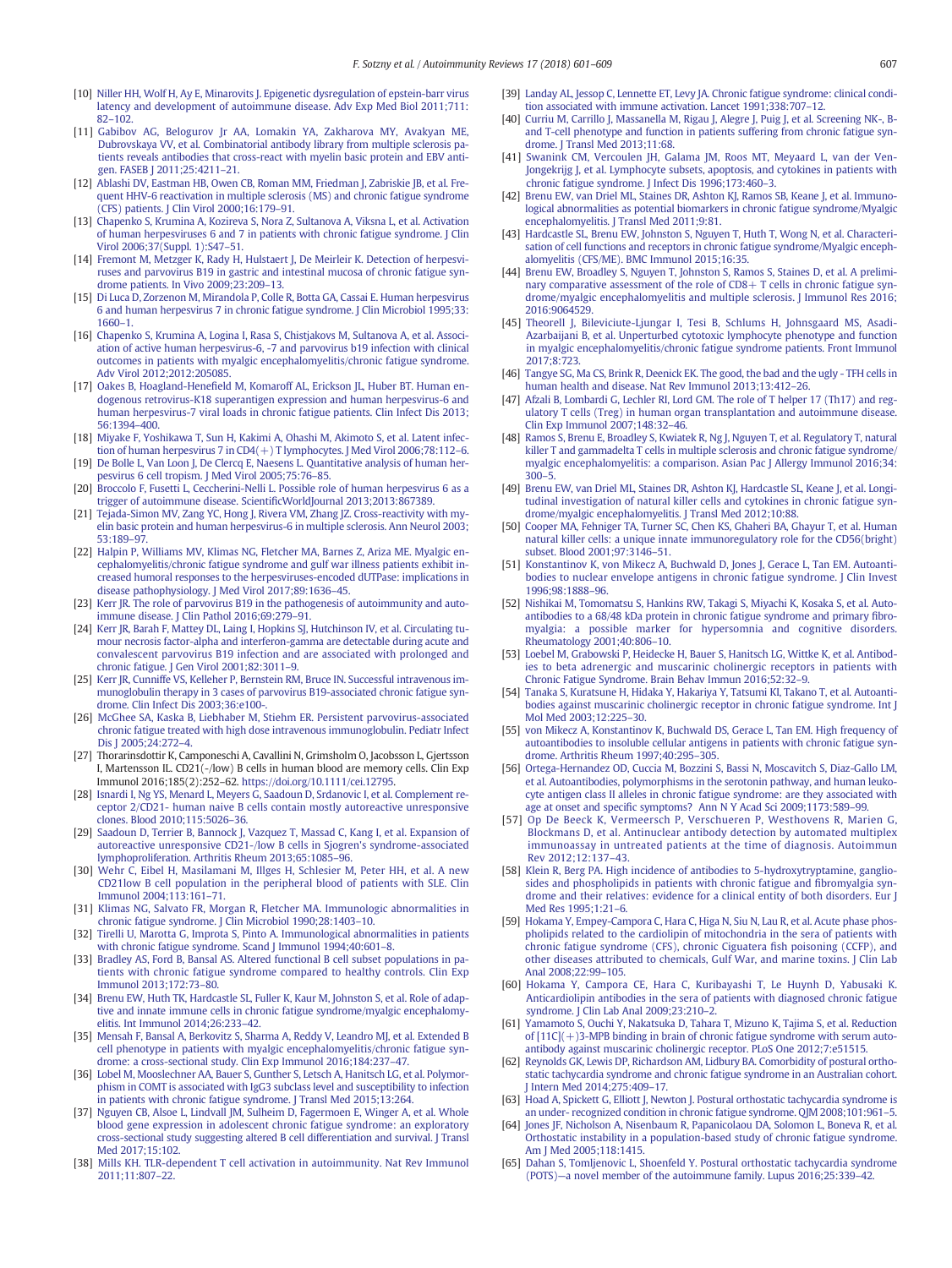- <span id="page-7-0"></span>[66] [Maes M, Mihaylova I, Leunis JC. Chronic fatigue syndrome is accompanied by an](http://refhub.elsevier.com/S1568-9972(18)30088-0/rf0330) [IgM-related immune response directed against neopitopes formed by oxidative](http://refhub.elsevier.com/S1568-9972(18)30088-0/rf0330) [or nitrosative damage to lipids and proteins. Neuro Endocrinol Lett 2006;27:](http://refhub.elsevier.com/S1568-9972(18)30088-0/rf0330) [615](http://refhub.elsevier.com/S1568-9972(18)30088-0/rf0330)–21.
- [67] [Maes M, Mihaylova I, Kubera M, Leunis JC, Twisk FN, Geffard M. IgM-mediated au](http://refhub.elsevier.com/S1568-9972(18)30088-0/rf0335)[toimmune responses directed against anchorage epitopes are greater in Myalgic](http://refhub.elsevier.com/S1568-9972(18)30088-0/rf0335) [Encephalomyelitis/Chronic Fatigue Syndrome \(ME/CFS\) than in major depression.](http://refhub.elsevier.com/S1568-9972(18)30088-0/rf0335) [Metab Brain Dis 2012;27:415](http://refhub.elsevier.com/S1568-9972(18)30088-0/rf0335)–23.
- [68] [Moudgil KD, Choubey D. Cytokines in autoimmunity: role in induction, regulation,](http://refhub.elsevier.com/S1568-9972(18)30088-0/rf0340) [and treatment. J Interf Cytokine Res 2011;31:695](http://refhub.elsevier.com/S1568-9972(18)30088-0/rf0340)–703.
- [69] [Khaiboullina SF, DeMeirleir KL, Rawat S, Berk GS, Gaynor-Berk RS, Mijatovic T, et al.](http://refhub.elsevier.com/S1568-9972(18)30088-0/rf0345) [Cytokine expression provides clues to the pathophysiology of Gulf War illness and](http://refhub.elsevier.com/S1568-9972(18)30088-0/rf0345) [myalgic encephalomyelitis. Cytokine 2015;72:1](http://refhub.elsevier.com/S1568-9972(18)30088-0/rf0345)–8.
- [70] [Skowera A, Cleare A, Blair D, Bevis L, Wessely SC, Peakman M. High levels of type 2](http://refhub.elsevier.com/S1568-9972(18)30088-0/rf0350) [cytokine- producing cells in chronic fatigue syndrome. Clin Exp Immunol 2004;](http://refhub.elsevier.com/S1568-9972(18)30088-0/rf0350)  $135.294 - 302$
- [71] [Fletcher MA, Zeng XR, Barnes Z, Levis S, Klimas NG. Plasma cytokines in women](http://refhub.elsevier.com/S1568-9972(18)30088-0/rf0355) with chronic fatigue syndrome. J Transl Med 2009:7:96.
- [72] [Milrad SF, Hall DL, Jutagir DR, Lattie EG, Ironson GH, Wohlgemuth W, et al. Poor](http://refhub.elsevier.com/S1568-9972(18)30088-0/rf0360) [sleep quality is associated with greater circulating pro-in](http://refhub.elsevier.com/S1568-9972(18)30088-0/rf0360)flammatory cytokines [and severity and frequency of chronic fatigue syndrome/myalgic encephalomyeli](http://refhub.elsevier.com/S1568-9972(18)30088-0/rf0360)[tis \(CFS/ME\) symptoms in women. J Neuroimmunol 2017;303:43](http://refhub.elsevier.com/S1568-9972(18)30088-0/rf0360)–50.
- [73] [Montoya JG, Holmes TH, Anderson JN, Maecker HT, Rosenberg-Hasson Y, Valencia](http://refhub.elsevier.com/S1568-9972(18)30088-0/rf0365) [IJ, et al. Cytokine signature associated with disease severity in chronic fatigue syn](http://refhub.elsevier.com/S1568-9972(18)30088-0/rf0365)[drome patients. Proc Natl Acad Sci U S A 2017;114:E7150-E8.](http://refhub.elsevier.com/S1568-9972(18)30088-0/rf0365)
- [74] [Hornig M, Montoya JG, Klimas NG, Levine S, Felsenstein D, Bateman L, et al. Distinct](http://refhub.elsevier.com/S1568-9972(18)30088-0/rf0370) [plasma immune signatures in ME/CFS are present early in the course of illness. Sci](http://refhub.elsevier.com/S1568-9972(18)30088-0/rf0370) [Adv 2015;1.](http://refhub.elsevier.com/S1568-9972(18)30088-0/rf0370)
- [75] [Blundell S, Ray KK, Buckland M, White PD. Chronic fatigue syndrome and circulat](http://refhub.elsevier.com/S1568-9972(18)30088-0/rf0375)[ing cytokines: a systematic review. Brain Behav Immun 2015;50:186](http://refhub.elsevier.com/S1568-9972(18)30088-0/rf0375)–95.
- [76] [Clark LV, Buckland M, Murphy G, Taylor N, Vleck V, Mein C, et al. Cytokine re](http://refhub.elsevier.com/S1568-9972(18)30088-0/rf0380)[sponses to exercise and activity in patients with chronic fatigue syndrome: case](http://refhub.elsevier.com/S1568-9972(18)30088-0/rf0380)[control study. Clin Exp Immunol 2017;190:360](http://refhub.elsevier.com/S1568-9972(18)30088-0/rf0380)–71.
- [77] [Moisini I, Davidson A. BAFF: a local and systemic target in autoimmune diseases.](http://refhub.elsevier.com/S1568-9972(18)30088-0/rf0385) [Clin Exp Immunol 2009;158:155](http://refhub.elsevier.com/S1568-9972(18)30088-0/rf0385)–63.
- [78] [Saulep-Easton D, Vincent FB, Quah PS, Wei A, Ting SB, Croce CM, et al. The BAFF re](http://refhub.elsevier.com/S1568-9972(18)30088-0/rf0390)[ceptor TACI controls IL-10 production by regulatory B cells and CLL B cells. Leuke](http://refhub.elsevier.com/S1568-9972(18)30088-0/rf0390)[mia 2016;30:163](http://refhub.elsevier.com/S1568-9972(18)30088-0/rf0390)–72.
- [79] [Mackay F, Schneider P. Cracking the BAFF code. Nat Rev Immunol 2009;9:491](http://refhub.elsevier.com/S1568-9972(18)30088-0/rf0395)–502.
- [80] [Lunde S, Kristoffersen EK, Sapkota D, Risa K, Dahl O, Bruland O, et al. Serum BAFF](http://refhub.elsevier.com/S1568-9972(18)30088-0/rf0400) [and APRIL levels, T-lymphocyte subsets, and Immunoglobulins after B-cell deple](http://refhub.elsevier.com/S1568-9972(18)30088-0/rf0400)[tion using the monoclonal anti-CD20 antibody rituximab in Myalgic Encephalopa](http://refhub.elsevier.com/S1568-9972(18)30088-0/rf0400)[thy/Chronic Fatigue Syndrome. PLoS One 2016;11:e0161226.](http://refhub.elsevier.com/S1568-9972(18)30088-0/rf0400)
- [81] [Pers JO, Daridon C, Devauchelle V, Jousse S, Saraux A, Jamin C, et al. BAFF overex](http://refhub.elsevier.com/S1568-9972(18)30088-0/rf0405)[pression is associated with autoantibody production in autoimmune diseases.](http://refhub.elsevier.com/S1568-9972(18)30088-0/rf0405) [Ann N Y Acad Sci 2005;1050:34](http://refhub.elsevier.com/S1568-9972(18)30088-0/rf0405)–9.
- [82] [Hedger MP, de Kretser DM. The activins and their binding protein, follistatin-diag](http://refhub.elsevier.com/S1568-9972(18)30088-0/rf0410)[nostic and therapeutic targets in in](http://refhub.elsevier.com/S1568-9972(18)30088-0/rf0410)flammatory disease and fibrosis. Cytokine [Growth Factor Rev 2013;24:285](http://refhub.elsevier.com/S1568-9972(18)30088-0/rf0410)–95.
- [83] [Lidbury BA, Kita B, Lewis DP, Hayward S, Ludlow H, Hedger MP, et al. Activin B is a](http://refhub.elsevier.com/S1568-9972(18)30088-0/rf0415) [novel biomarker for chronic fatigue syndrome/myalgic encephalomyelitis \(CFS/](http://refhub.elsevier.com/S1568-9972(18)30088-0/rf0415) [ME\) diagnosis: a cross sectional study. J Transl Med 2017;15:60.](http://refhub.elsevier.com/S1568-9972(18)30088-0/rf0415)
- [84] [Hosono O, Ohnuma K, Dang NH, Morimoto C. CD26: a key molecule in immune](http://refhub.elsevier.com/S1568-9972(18)30088-0/rf0420) [regulation and autoimmune diseases. Mod Rheumatol 2003;13:199](http://refhub.elsevier.com/S1568-9972(18)30088-0/rf0420)–204.
- [85] [Fletcher MA, Zeng XR, Maher K, Levis S, Hurwitz B, Antoni M, et al. Biomarkers in](http://refhub.elsevier.com/S1568-9972(18)30088-0/rf0425) [chronic fatigue syndrome: evaluation of natural killer cell function and dipeptidyl](http://refhub.elsevier.com/S1568-9972(18)30088-0/rf0425) [peptidase IV/CD26. PLoS One 2010;5:e10817.](http://refhub.elsevier.com/S1568-9972(18)30088-0/rf0425)
- [86] [Fenouillet E, Vigouroux A, Steinberg JG, Chagvardieff A, Retornaz F, Guieu R, et al.](http://refhub.elsevier.com/S1568-9972(18)30088-0/rf0430) [Association of biomarkers with health-related quality of life and history of stressors](http://refhub.elsevier.com/S1568-9972(18)30088-0/rf0430) [in myalgic encephalomyelitis/chronic fatigue syndrome patients. J Transl Med](http://refhub.elsevier.com/S1568-9972(18)30088-0/rf0430) [2016;14:251.](http://refhub.elsevier.com/S1568-9972(18)30088-0/rf0430)
- [87] [Okumura M, Hidaka Y, Kuroda S, Takeoka K, Tada H, Amino N. Increased serum](http://refhub.elsevier.com/S1568-9972(18)30088-0/rf0435) [concentration of soluble CD30 in patients with Graves' disease and Hashimoto's](http://refhub.elsevier.com/S1568-9972(18)30088-0/rf0435) [thyroiditis. J Clin Endocrinol Metab 1997;82:1757](http://refhub.elsevier.com/S1568-9972(18)30088-0/rf0435)–60.
- [88] [Ichikawa Y, Yoshida M, Yamada C, Horiki T, Hoshina Y, Uchiyama M. Circulating](http://refhub.elsevier.com/S1568-9972(18)30088-0/rf0440) [soluble CD30 levels in primary Sjogren's syndrome, SLE and rheumatoid arthritis.](http://refhub.elsevier.com/S1568-9972(18)30088-0/rf0440) [Clin Exp Rheumatol 1998;16:759](http://refhub.elsevier.com/S1568-9972(18)30088-0/rf0440)–60.
- [89] Ofl[azoglu E, Simpson EL, Takiguchi R, Grewal IS, Hani](http://refhub.elsevier.com/S1568-9972(18)30088-0/rf0445)fin JM, Gerber HP. CD30 ex[pression on CD1a+ and CD8+ cells in atopic dermatitis and correlation with dis](http://refhub.elsevier.com/S1568-9972(18)30088-0/rf0445).<br>[ease severity. Eur J Dermatol 2008;18:41](http://refhub.elsevier.com/S1568-9972(18)30088-0/rf0445)–9.
- [90] [Yoshikawa T, Nanba T, Kato H, Hori K, Inamoto T, Kumagai S, et al. Soluble Fc](http://refhub.elsevier.com/S1568-9972(18)30088-0/rf0450)ϵRII/ [CD23 in patients with autoimmune diseases and Epstein-Barr virus-related disor](http://refhub.elsevier.com/S1568-9972(18)30088-0/rf0450)ders: analysis by ELISA for soluble Fcϵ[RII/CD23. ImmunoMethods 1994;4:65](http://refhub.elsevier.com/S1568-9972(18)30088-0/rf0450)–71.
- [91] [Pawlak E, Kochanowska IE, Frydecka I, Kielbinski M, Potoczek S, Bilinska M. The sol](http://refhub.elsevier.com/S1568-9972(18)30088-0/rf0455)[uble CTLA-4 receptor: a new marker in autoimmune diseases. Arch Immunol Ther](http://refhub.elsevier.com/S1568-9972(18)30088-0/rf0455) [Exp 2005;53:336](http://refhub.elsevier.com/S1568-9972(18)30088-0/rf0455)–41.
- [92] [Dejica D. Serum soluble IL-2 receptor as a marker of lymphocyte activation in some](http://refhub.elsevier.com/S1568-9972(18)30088-0/rf0460) [autoimmune diseases. Effect of immunosuppressive therapy. Roum Arch Microbiol](http://refhub.elsevier.com/S1568-9972(18)30088-0/rf0460) [Immunol 2001;60:183](http://refhub.elsevier.com/S1568-9972(18)30088-0/rf0460)–201.
- [93] [Smith J, Fritz EL, Kerr JR, Cleare AJ, Wessely S, Mattey DL. Association of chronic fa](http://refhub.elsevier.com/S1568-9972(18)30088-0/rf0465)[tigue syndrome with human leucocyte antigen class II alleles. J Clin Pathol 2005;58:](http://refhub.elsevier.com/S1568-9972(18)30088-0/rf0465) [860](http://refhub.elsevier.com/S1568-9972(18)30088-0/rf0465)–3.
- [94] [Carlo-Stella N, Bozzini S, De Silvestri A, Sbarsi I, Pizzochero C, Lorusso L, et al. Mo](http://refhub.elsevier.com/S1568-9972(18)30088-0/rf0470)[lecular study of receptor for advanced glycation endproduct gene promoter and](http://refhub.elsevier.com/S1568-9972(18)30088-0/rf0470) identification of specifi[c HLA haplotypes possibly involved in chronic fatigue syn](http://refhub.elsevier.com/S1568-9972(18)30088-0/rf0470)[drome. Int J Immunopathol Pharmacol 2009;22:745](http://refhub.elsevier.com/S1568-9972(18)30088-0/rf0470)–54.
- [95] [Pasi A, Bozzini S, Carlo-Stella N, Martinetti M, Bombardieri S, De Silvestri A, et al.](http://refhub.elsevier.com/S1568-9972(18)30088-0/rf0475) [Excess of activating killer cell immunoglobulinlike receptors and lack of HLA-](http://refhub.elsevier.com/S1568-9972(18)30088-0/rf0475)[Bw4 ligands: a twoedged weapon in chronic fatigue syndrome. Mol Med Rep](http://refhub.elsevier.com/S1568-9972(18)30088-0/rf0475) [2011;4:535](http://refhub.elsevier.com/S1568-9972(18)30088-0/rf0475)–40.
- [96] [Kochi Y. Genetics of autoimmune diseases: perspectives from genome-wide associ](http://refhub.elsevier.com/S1568-9972(18)30088-0/rf0480)[ation studies. Int Immunol 2016;28:155](http://refhub.elsevier.com/S1568-9972(18)30088-0/rf0480)–61.
- [97] [Frederiksen B, Liu E, Romanos J, Steck AK, Yin X, Kroehl M, et al. Investigation of the](http://refhub.elsevier.com/S1568-9972(18)30088-0/rf0485) [vitamin D receptor gene \(VDR\) and its interaction with protein tyrosine phospha](http://refhub.elsevier.com/S1568-9972(18)30088-0/rf0485)[tase, non-receptor type 2 gene \(PTPN2\) on risk of islet autoimmunity and type 1](http://refhub.elsevier.com/S1568-9972(18)30088-0/rf0485) [diabetes: the Diabetes Autoimmunity Study in the Young \(DAISY\). J Steroid](http://refhub.elsevier.com/S1568-9972(18)30088-0/rf0485) [Biochem Mol Biol 2013;133:51](http://refhub.elsevier.com/S1568-9972(18)30088-0/rf0485)–7.
- [98] [Sigurdsson S, Nordmark G, Garnier S, Grundberg E, Kwan T, Nilsson O, et al. A risk](http://refhub.elsevier.com/S1568-9972(18)30088-0/rf0490) [haplotype of STAT4 for systemic lupus erythematosus is over-expressed, correlates](http://refhub.elsevier.com/S1568-9972(18)30088-0/rf0490) [with anti-dsDNA and shows additive effects with two risk alleles of IRF5. Hum Mol](http://refhub.elsevier.com/S1568-9972(18)30088-0/rf0490) [Genet 2008;17:2868](http://refhub.elsevier.com/S1568-9972(18)30088-0/rf0490)–76.
- [99] Hirschfi[eld GM, Liu X, Xu C, Lu Y, Xie G, Lu Y, et al. Primary biliary cirrhosis associ](http://refhub.elsevier.com/S1568-9972(18)30088-0/rf0495)[ated with HLA, IL12A, and IL12RB2 variants. N Engl J Med 2009;360:2544](http://refhub.elsevier.com/S1568-9972(18)30088-0/rf0495)–55.
- [100] [Ting WH, Chien MN, Lo FS, Wang CH, Huang CY, Lin CL, et al. Association of Cyto](http://refhub.elsevier.com/S1568-9972(18)30088-0/rf0500)[toxic T- lymphocyte-associated protein 4 \(CTLA4\) gene polymorphisms with auto](http://refhub.elsevier.com/S1568-9972(18)30088-0/rf0500)[immune thyroid disease in children and adults: case-control study. PLoS One 2016;](http://refhub.elsevier.com/S1568-9972(18)30088-0/rf0500) [11:e0154394.](http://refhub.elsevier.com/S1568-9972(18)30088-0/rf0500)
- [101] [Wu GC, Pan HF, Leng RX, Wang DG, Li XP, Li XM, et al. Emerging role of long non](http://refhub.elsevier.com/S1568-9972(18)30088-0/rf0505)[coding RNAs in autoimmune diseases. Autoimmun Rev 2015;14:798](http://refhub.elsevier.com/S1568-9972(18)30088-0/rf0505)–805.
- [102] [Carlo-Stella N, Badulli C, De Silvestri A, Bazzichi L, Martinetti M, Lorusso L, et al. A](http://refhub.elsevier.com/S1568-9972(18)30088-0/rf0510) fi[rst study of cytokine genomic polymorphisms in CFS: positive association of](http://refhub.elsevier.com/S1568-9972(18)30088-0/rf0510) [TNF-857 and IFNgamma 874 rare alleles. Clin Exp Rheumatol 2006;24:179](http://refhub.elsevier.com/S1568-9972(18)30088-0/rf0510)–82.
- [103] [Rajeevan MS, Dimulescu I, Murray J, Falkenberg VR, Unger ER. Pathway-focused ge](http://refhub.elsevier.com/S1568-9972(18)30088-0/rf0515)netic evaluation of immune and infl[ammation related genes with chronic fatigue](http://refhub.elsevier.com/S1568-9972(18)30088-0/rf0515) [syndrome. Hum Immunol 2015;76:553](http://refhub.elsevier.com/S1568-9972(18)30088-0/rf0515)–60.
- [104] [Lee E, Cho S, Kim K, Park T. An integrated approach to infer causal associations](http://refhub.elsevier.com/S1568-9972(18)30088-0/rf0520) [among gene expression, genotype variation, and disease. Genomics 2009;94:](http://refhub.elsevier.com/S1568-9972(18)30088-0/rf0520) [269](http://refhub.elsevier.com/S1568-9972(18)30088-0/rf0520)–77.
- [105] [Rajeevan MS, Smith AK, Dimulescu I, Unger ER, Vernon SD, Heim C, et al. Glucocor](http://refhub.elsevier.com/S1568-9972(18)30088-0/rf0525)[ticoid receptor polymorphisms and haplotypes associated with chronic fatigue](http://refhub.elsevier.com/S1568-9972(18)30088-0/rf0525) [syndrome. Genes Brain Behav 2007;6:167](http://refhub.elsevier.com/S1568-9972(18)30088-0/rf0525)–76.
- [106] [Procaccini C, Galgani M, De Rosa V, Matarese G. Intracellular metabolic pathways](http://refhub.elsevier.com/S1568-9972(18)30088-0/rf0530) [control immune tolerance. Trends Immunol 2012;33:1](http://refhub.elsevier.com/S1568-9972(18)30088-0/rf0530)–7.
- [107] [Spies CM, Straub RH, Buttgereit F. Energy metabolism and rheumatic diseases:](http://refhub.elsevier.com/S1568-9972(18)30088-0/rf0535) [from cell to organism. Arthritis Res Ther 2012;14:216.](http://refhub.elsevier.com/S1568-9972(18)30088-0/rf0535)
- [108] [Freitag J, Berod L, Kamradt T, Sparwasser T. Immunometabolism and autoimmu](http://refhub.elsevier.com/S1568-9972(18)30088-0/rf0540)[nity. Immunol Cell Biol 2016;94:925](http://refhub.elsevier.com/S1568-9972(18)30088-0/rf0540)–34.
- [109] [Chang X, Wei C. Glycolysis and rheumatoid arthritis. Int J Rheum Dis 2011;14:](http://refhub.elsevier.com/S1568-9972(18)30088-0/rf0545) [217](http://refhub.elsevier.com/S1568-9972(18)30088-0/rf0545)–22.
- [110] [Booth NE, Myhill S, McLaren-Howard J. Mitochondrial dysfunction and the patho](http://refhub.elsevier.com/S1568-9972(18)30088-0/rf0550)[physiology of Myalgic Encephalomyelitis/Chronic Fatigue Syndrome \(ME/CFS\).](http://refhub.elsevier.com/S1568-9972(18)30088-0/rf0550) [Int J Clin Exp Med 2012;5:208](http://refhub.elsevier.com/S1568-9972(18)30088-0/rf0550)–20.
- [111] Maes M, Twisk FN, Ringel K. Infl[ammatory and cell-mediated immune biomarkers](http://refhub.elsevier.com/S1568-9972(18)30088-0/rf0555) [in myalgic encephalomyelitis/chronic fatigue syndrome and depression: in](http://refhub.elsevier.com/S1568-9972(18)30088-0/rf0555)flam[matory markers are higher in myalgic encephalomyelitis/chronic fatigue syndrome](http://refhub.elsevier.com/S1568-9972(18)30088-0/rf0555) [than in depression. Psychother Psychosom 2012;81:286](http://refhub.elsevier.com/S1568-9972(18)30088-0/rf0555)–95.
- [112] [Castro-Marrero J, Cordero MD, Saez-Francas N, Jimenez-Gutierrez C, Aguilar-](http://refhub.elsevier.com/S1568-9972(18)30088-0/rf0560)[Montilla FJ, Aliste L, et al. Could mitochondrial dysfunction be a differentiating](http://refhub.elsevier.com/S1568-9972(18)30088-0/rf0560) [marker between chronic fatigue syndrome and](http://refhub.elsevier.com/S1568-9972(18)30088-0/rf0560) fibromyalgia? Antioxid Redox Sig[nal 2013;19:1855](http://refhub.elsevier.com/S1568-9972(18)30088-0/rf0560)–60.
- [113] [Myhill S, Booth NE, McLaren-Howard J. Targeting mitochondrial dysfunction in the](http://refhub.elsevier.com/S1568-9972(18)30088-0/rf0565) [treatment of Myalgic Encephalomyelitis/Chronic Fatigue Syndrome \(ME/CFS\) - a](http://refhub.elsevier.com/S1568-9972(18)30088-0/rf0565) [clinical audit. Int J Clin Exp Med 2013;6:1](http://refhub.elsevier.com/S1568-9972(18)30088-0/rf0565)–15.
- [114] [Armstrong CW, McGregor NR, Sheedy JR, Butt](http://refhub.elsevier.com/S1568-9972(18)30088-0/rf0570)field I, Butt HL, Gooley PR. NMR metabolic profiling of serum identifi[es amino acid disturbances in chronic fatigue syn](http://refhub.elsevier.com/S1568-9972(18)30088-0/rf0570)[drome. Clin Chim Acta 2012;413:1525](http://refhub.elsevier.com/S1568-9972(18)30088-0/rf0570)–31.
- [115] [Armstrong CW, McGregor NR, Lewis DP, Butt HL, Gooley PR. Metabolic pro](http://refhub.elsevier.com/S1568-9972(18)30088-0/rf0575)filing re[veals anomalous energy metabolism and oxidative stress pathways in chronic fa](http://refhub.elsevier.com/S1568-9972(18)30088-0/rf0575)[tigue syndrome patients. Metabolomics 2015;11:1626](http://refhub.elsevier.com/S1568-9972(18)30088-0/rf0575)–39.
- [116] [Fluge O, Mella O, Bruland O, Risa K, Dyrstad SE, Alme K, et al. Metabolic pro](http://refhub.elsevier.com/S1568-9972(18)30088-0/rf0580)filing [indicates impaired pyruvate dehydrogenase function in myalgic encephalopathy/](http://refhub.elsevier.com/S1568-9972(18)30088-0/rf0580) [chronic fatigue syndrome. JCI Insight 2016;1:e89376.](http://refhub.elsevier.com/S1568-9972(18)30088-0/rf0580)
- [117] [Germain A, Ruppert D, Levine SM, Hanson MR. Metabolic pro](http://refhub.elsevier.com/S1568-9972(18)30088-0/rf0585)filing of a myalgic en[cephalomyelitis/chronic fatigue syndrome discovery cohort reveals disturbances in](http://refhub.elsevier.com/S1568-9972(18)30088-0/rf0585) [fatty acid and lipid metabolism. Mol BioSyst 2017;13:371](http://refhub.elsevier.com/S1568-9972(18)30088-0/rf0585)–9.
- [118] [Naviaux RK, Naviaux JC, Li K, Bright AT, Alaynick WA, Wang L, et al. Metabolic fea](http://refhub.elsevier.com/S1568-9972(18)30088-0/rf0590)[tures of chronic fatigue syndrome. Proc Natl Acad Sci U S A 2016;113:E5472-0.](http://refhub.elsevier.com/S1568-9972(18)30088-0/rf0590)
- [119] [Yamano E, Sugimoto M, Hirayama A, Kume S, Yamato M, Jin G, et al. Index markers](http://refhub.elsevier.com/S1568-9972(18)30088-0/rf0595) [of chronic fatigue syndrome with dysfunction of TCA and urea cycles. Sci Rep 2016;](http://refhub.elsevier.com/S1568-9972(18)30088-0/rf0595) [6:34990.](http://refhub.elsevier.com/S1568-9972(18)30088-0/rf0595)
- [120] [Aaron LA, Herrell R, Ashton S, Belcourt M, Schmaling K, Goldberg J, et al. Comorbid](http://refhub.elsevier.com/S1568-9972(18)30088-0/rf0600) [clinical conditions in chronic fatigue: a co-twin control study. J Gen Intern Med](http://refhub.elsevier.com/S1568-9972(18)30088-0/rf0600) [2001;16:24](http://refhub.elsevier.com/S1568-9972(18)30088-0/rf0600)–31.
- [121] [Buskila D, Sarzi-Puttini P. Fibromyalgia and autoimmune diseases: the pain behind](http://refhub.elsevier.com/S1568-9972(18)30088-0/rf0605) [autoimmunity. Isr Med Assoc J 2008;10:77](http://refhub.elsevier.com/S1568-9972(18)30088-0/rf0605)–8.
- [122] [Wolfe F, Ross K, Anderson J, Russell IJ, Hebert L. The prevalence and characteristics](http://refhub.elsevier.com/S1568-9972(18)30088-0/rf0610) of fi[bromyalgia in the general population. Arthritis Rheum 1995;38:19](http://refhub.elsevier.com/S1568-9972(18)30088-0/rf0610)–28.
- [123] [Castro-Marrero J, Faro M, Aliste L, Saez-Francas N, Calvo N, Martinez-Martinez A,](http://refhub.elsevier.com/S1568-9972(18)30088-0/rf0615) [et al. Comorbidity in Chronic Fatigue Syndrome/Myalgic Encephalomyelitis: a na](http://refhub.elsevier.com/S1568-9972(18)30088-0/rf0615)[tionwide population-based cohort study. Psychosomatics 2017;58:533](http://refhub.elsevier.com/S1568-9972(18)30088-0/rf0615)–43. [124] [Jason LA, McManimen S, Sunnquist M, Newton JL, Strand EB. Examining those](http://refhub.elsevier.com/S1568-9972(18)30088-0/rf0620)
- [meeting IOM criteria versus IOM plus](http://refhub.elsevier.com/S1568-9972(18)30088-0/rf0620) fibromyalgia. Neurology 2017;5:19–28.